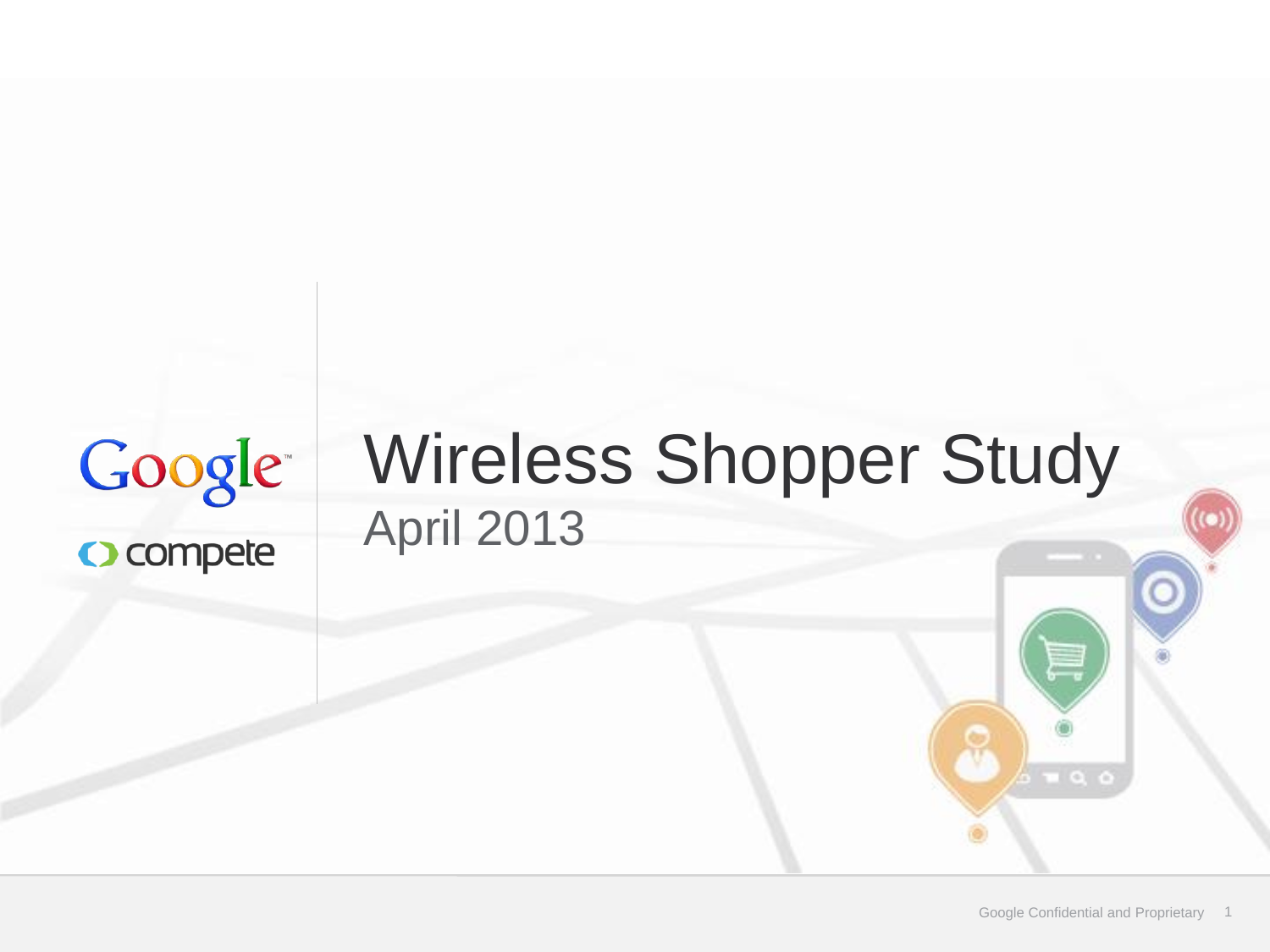



#### Executive Summary



#### **Wireless shoppers want more speed & flexibility**

• 4G Availability & No Contract Plans were the fasting rising considerations shoppers deemed important YOY.

#### **New phones drive more purchases**

- 35% purchase to get the latest & greatest device, up from 25% last year. Upgrades remain the #1 purchase driver at 42% but this reason is down 9% YOY.
- 1 in 3 smartphone buyers select a phone first, then a carrier.

#### **Consumers are undecided and more likely to switch carriers**

- 30% switched carriers, up 39% YOY.
- 66% of shoppers considered 2 or more phone models and 47% considered 2 or more carriers.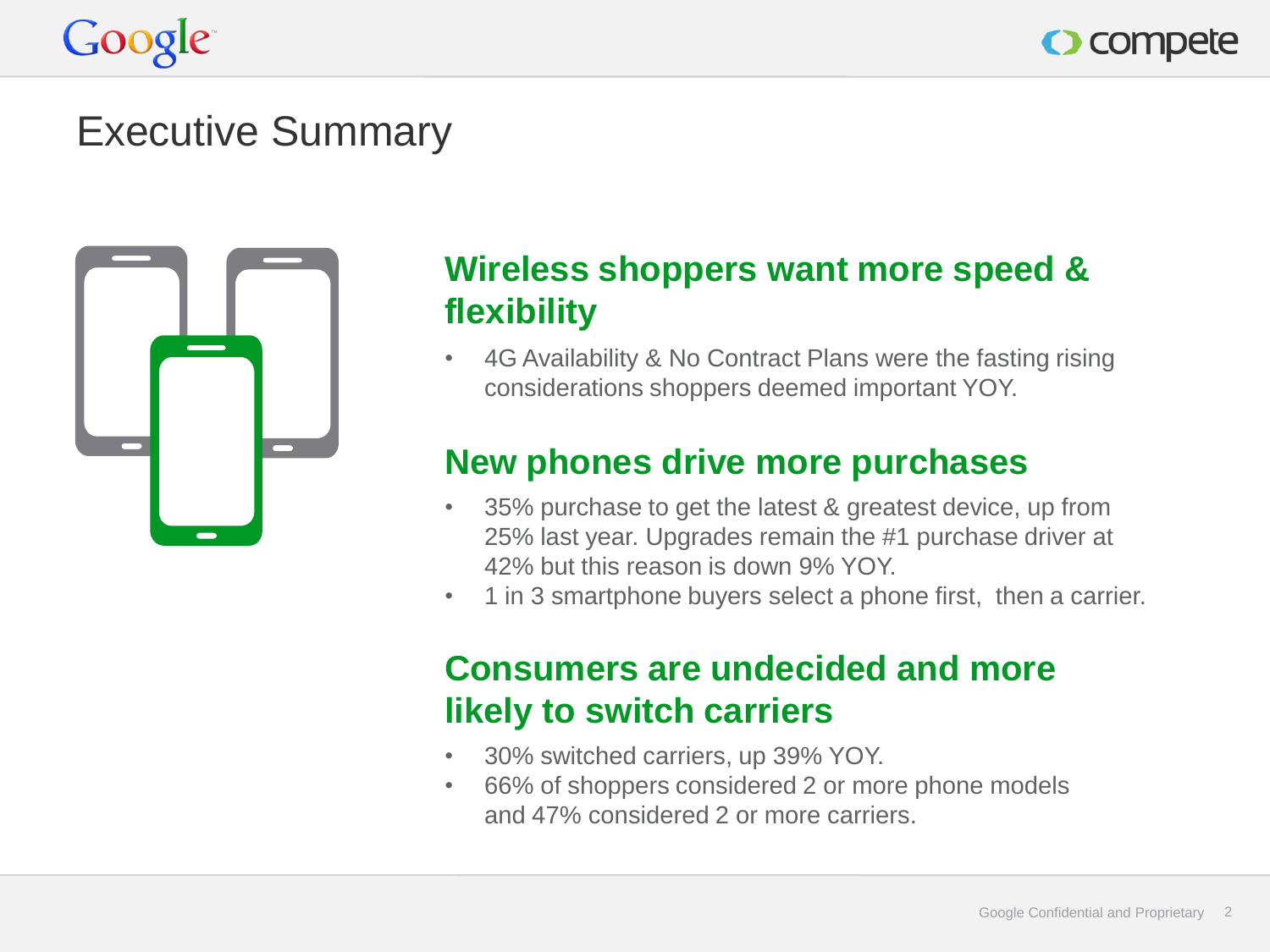

## Executive Summary (continued)



#### **80% of wireless shoppers research online**

- The internet is the #1 resource used to research phones, more than friends, family & stores.
- Consumers use twice as many digital sources this year vs. last year.
- Research on mobile devices has tripled YOY.
- Wireless shoppers are 4x more likely to watch videos about cell phones this year vs. last year.

#### **Digital ads drive action**

- 79% of shoppers who saw an online video ad looked up the cell phone advertiser for more information.
- 38% of buyers searched on a wireless term within a week of viewing a cell phone video on YouTube.
- Exposure to search ads on category & OEM terms triples brand awareness & consideration.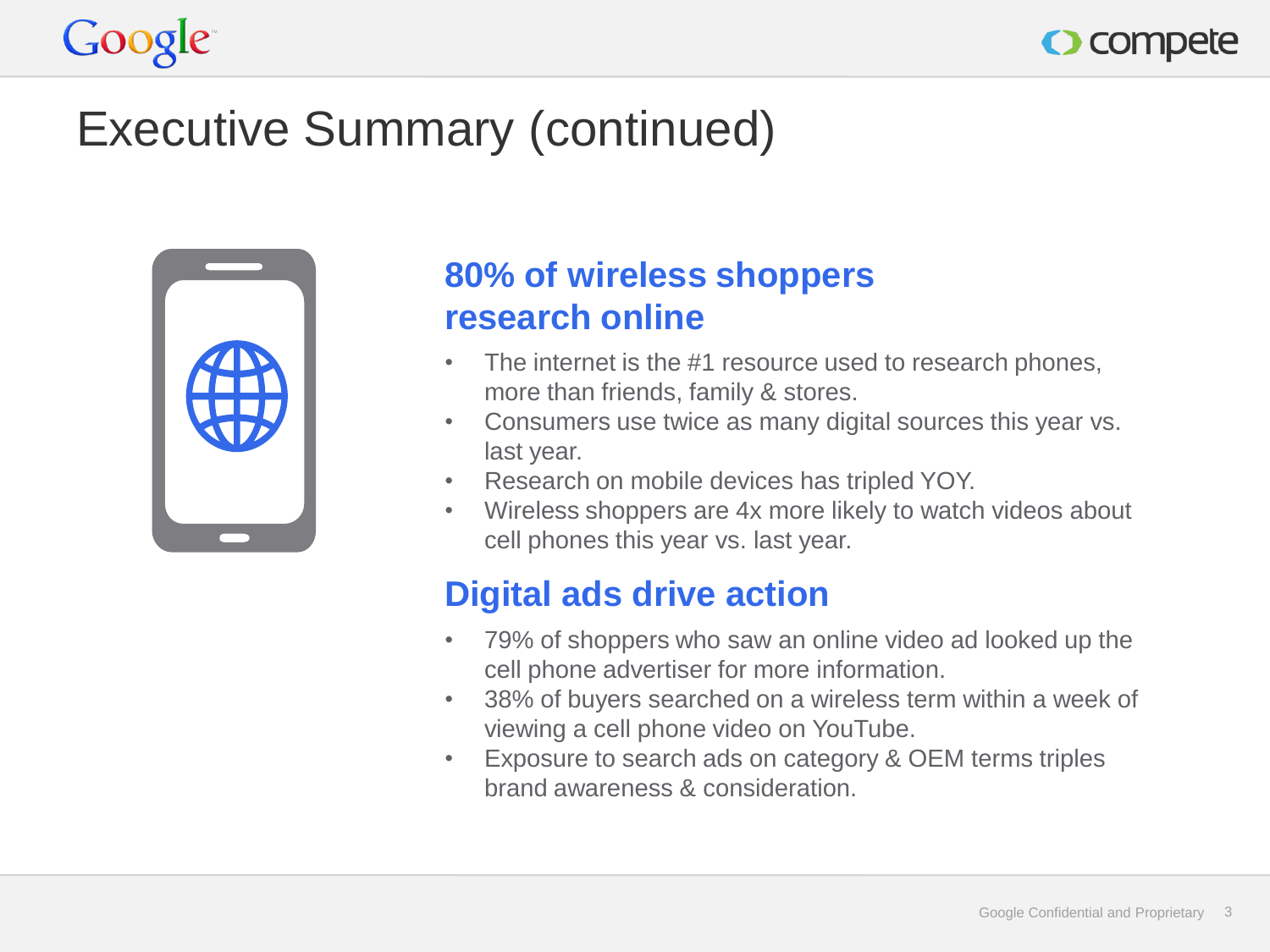

## Executive Summary (continued)



#### **Wireless searches have increased considerably year over year**

- The average wireless shopper conducts 7 wireless related queries, up 82% year over year.
- Online *buyers* search even more, conducting 14 wireless related searches before purchasing, up 68% year over year.
- 77% of shoppers that researched a phone on their smartphone, used searched, up 141% vs. last year.

#### **Prospects search differently from existing customers**

• Prospects are more likely to search on category/OEM terms than carrier brand terms: 80% of all clicks on carrier search ads served on category & OEM terms are from prospects, compared to only half of clicks on carrier brand terms.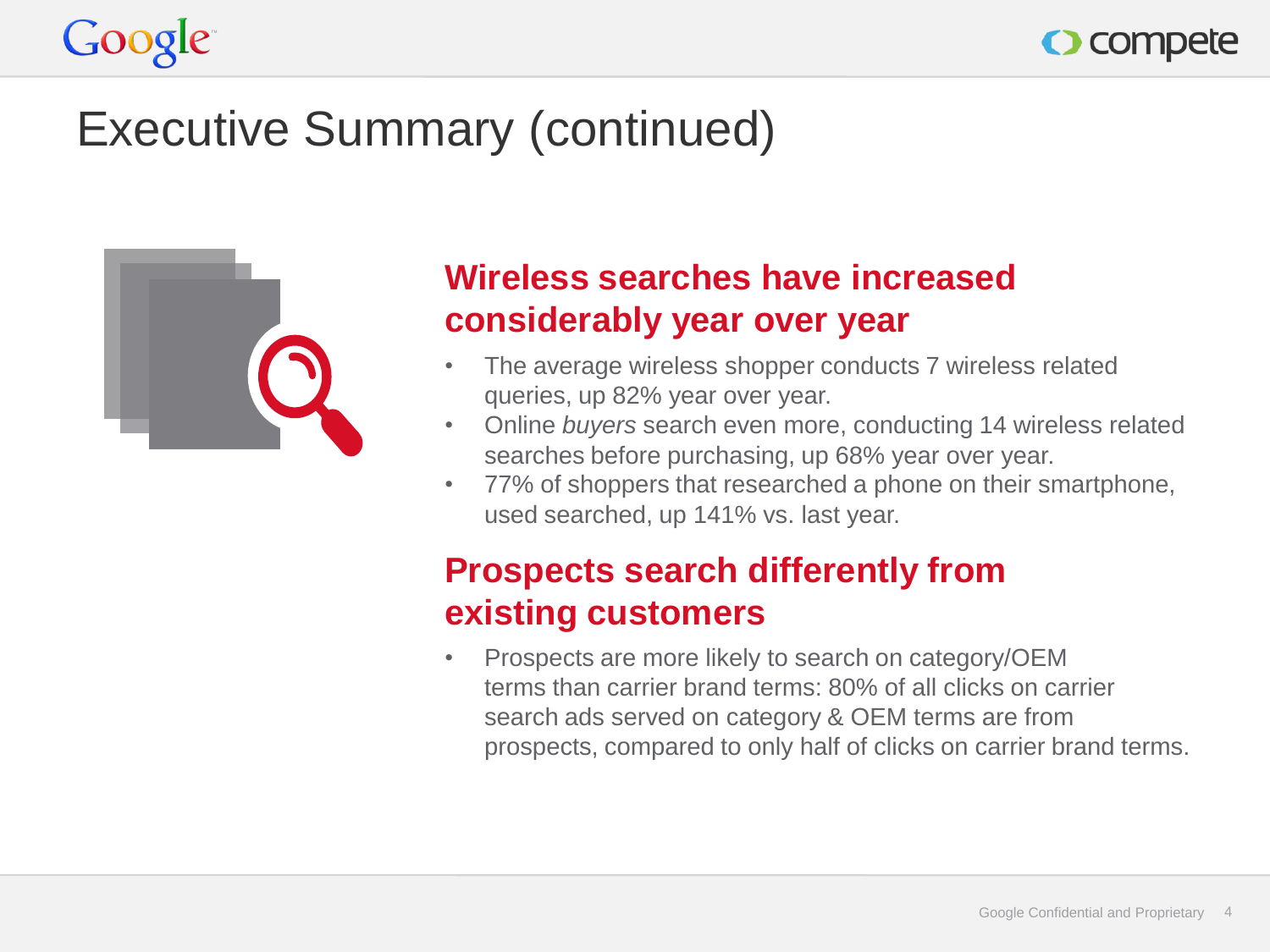O compete

## **Methodology**

Goal was to better understand how the online consumer shops for cell phones.

Using Compete's 2 million US consumer panel, we looked at wireless consumers' online shopping activity to understand shopping and searching patterns.



Analyzed the behavior of cell phone purchasers, looking at their online behavior backward from the point of purchase.



Surveyed cell phone shoppers to understand their shopping behavior. Surveys were fielded Nov. 2012 (n=1,289)

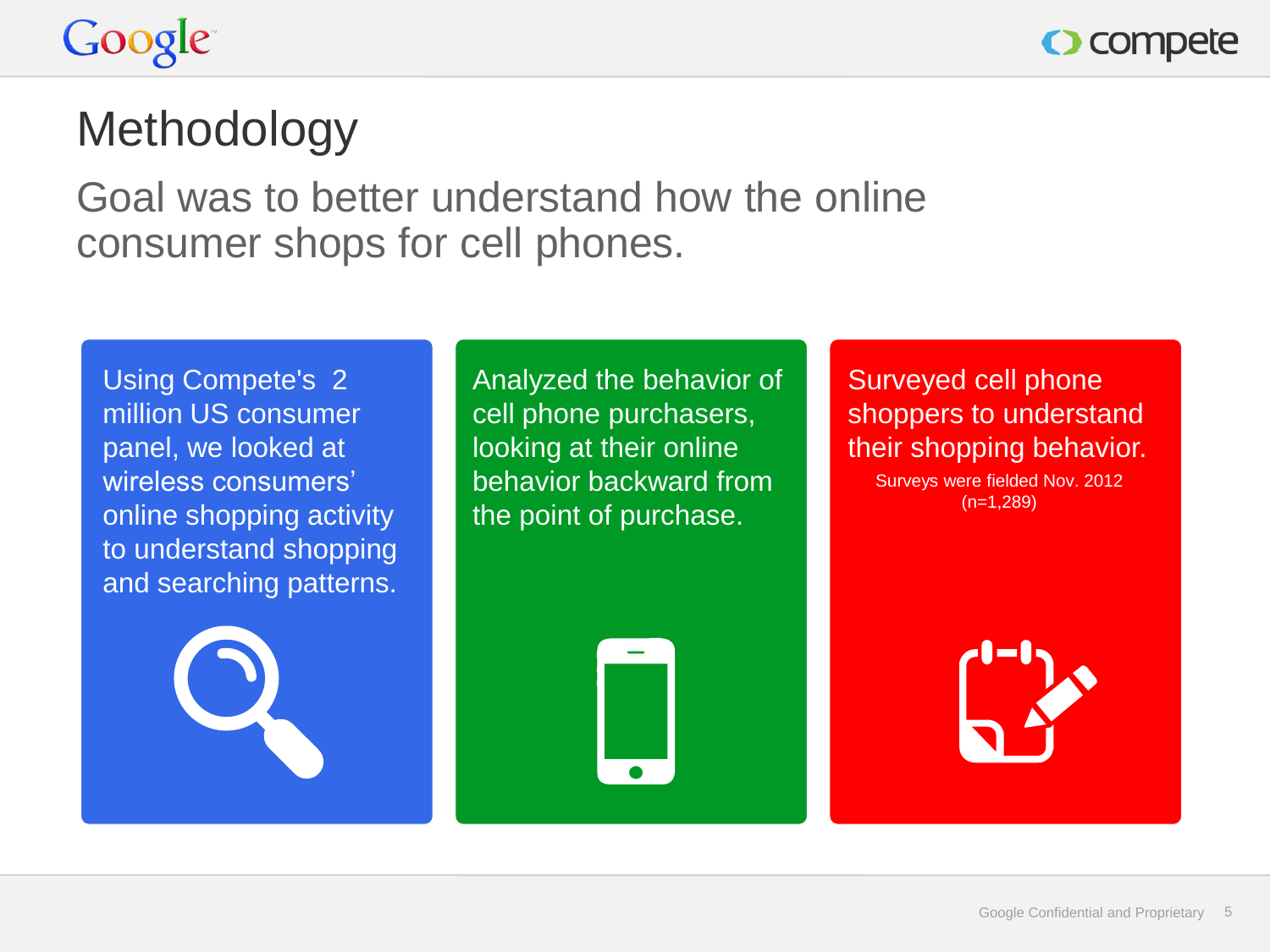Wireless shoppers increasingly demand data, speed & flexibility

**More** people consider 4G availability important

# **41%**

**31%**

**More** people consider availability of no-contract plans important

> Google Confidential and Proprietary 6 ireless Shopper Study re each of the following features to you when shopping for a cell phone? phone shoppers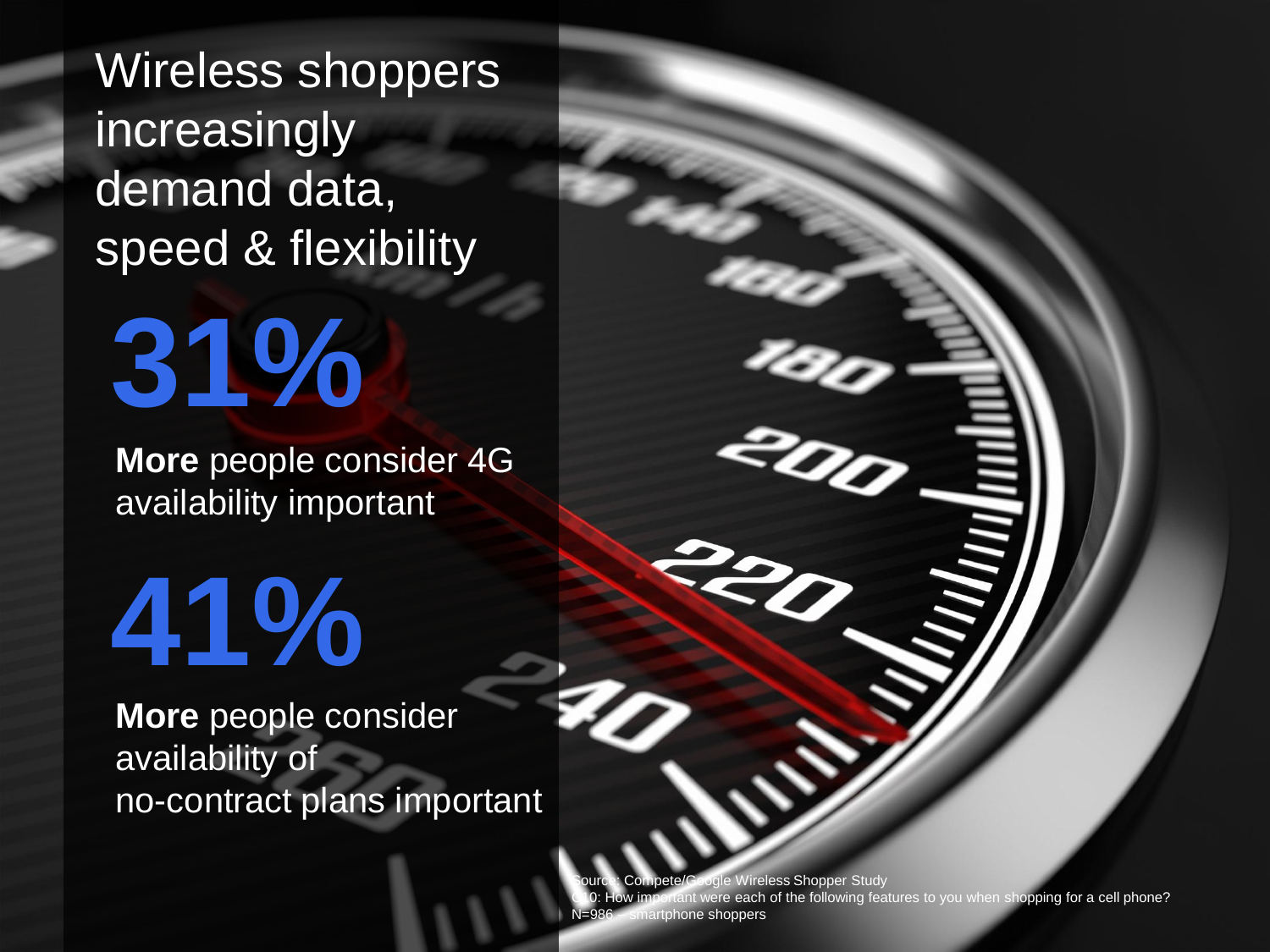



## Better phones, network & deals trigger more purchases; upgrades are down

| <b>Upgrade</b>                                             | <b>Latest &amp;</b><br><b>Greatest</b>                 | <b>Best Deal</b>                                                     | <b>Network</b>                                               | <b>Replacement</b>                        |
|------------------------------------------------------------|--------------------------------------------------------|----------------------------------------------------------------------|--------------------------------------------------------------|-------------------------------------------|
| 42%<br>of cell phone<br>buyers were<br>eligible to upgrade | 35%<br>wanted the latest<br>and greatest<br>technology | 19%<br>switched to provider<br>plan<br>that offered the best<br>deal | 17%<br>switched for a faster<br>and more reliable<br>network | 12%<br>replaced a lost or<br>stolen phone |
| -9% YOY                                                    | +37% YOY                                               | +46% YOY                                                             | +62% YOY                                                     | +100% YOY                                 |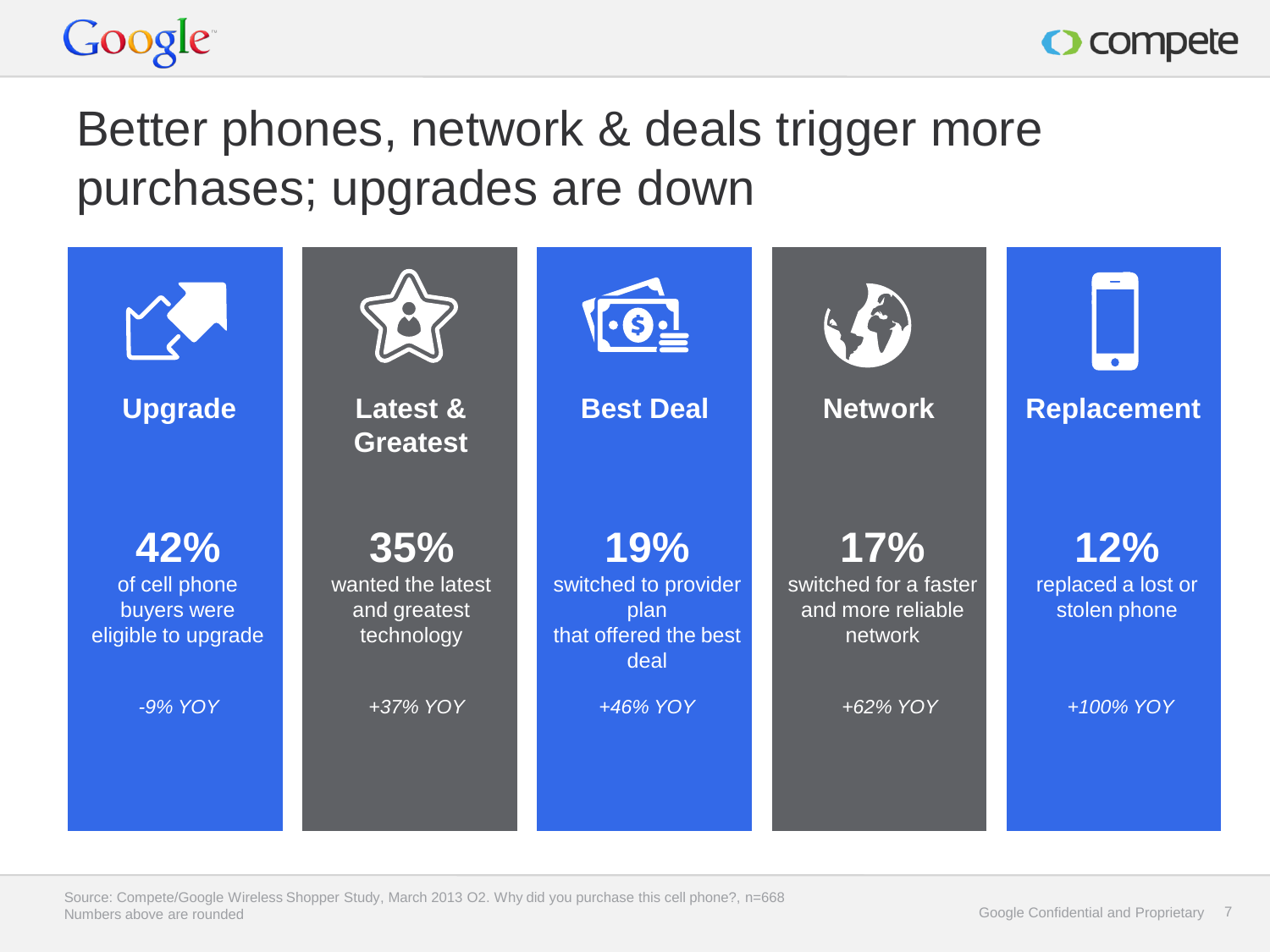



## New phone launches are key time periods for carriers to win new customers



# (48% of shoppers that switched carriers<br>
(selected a phone first, then selected a carrier)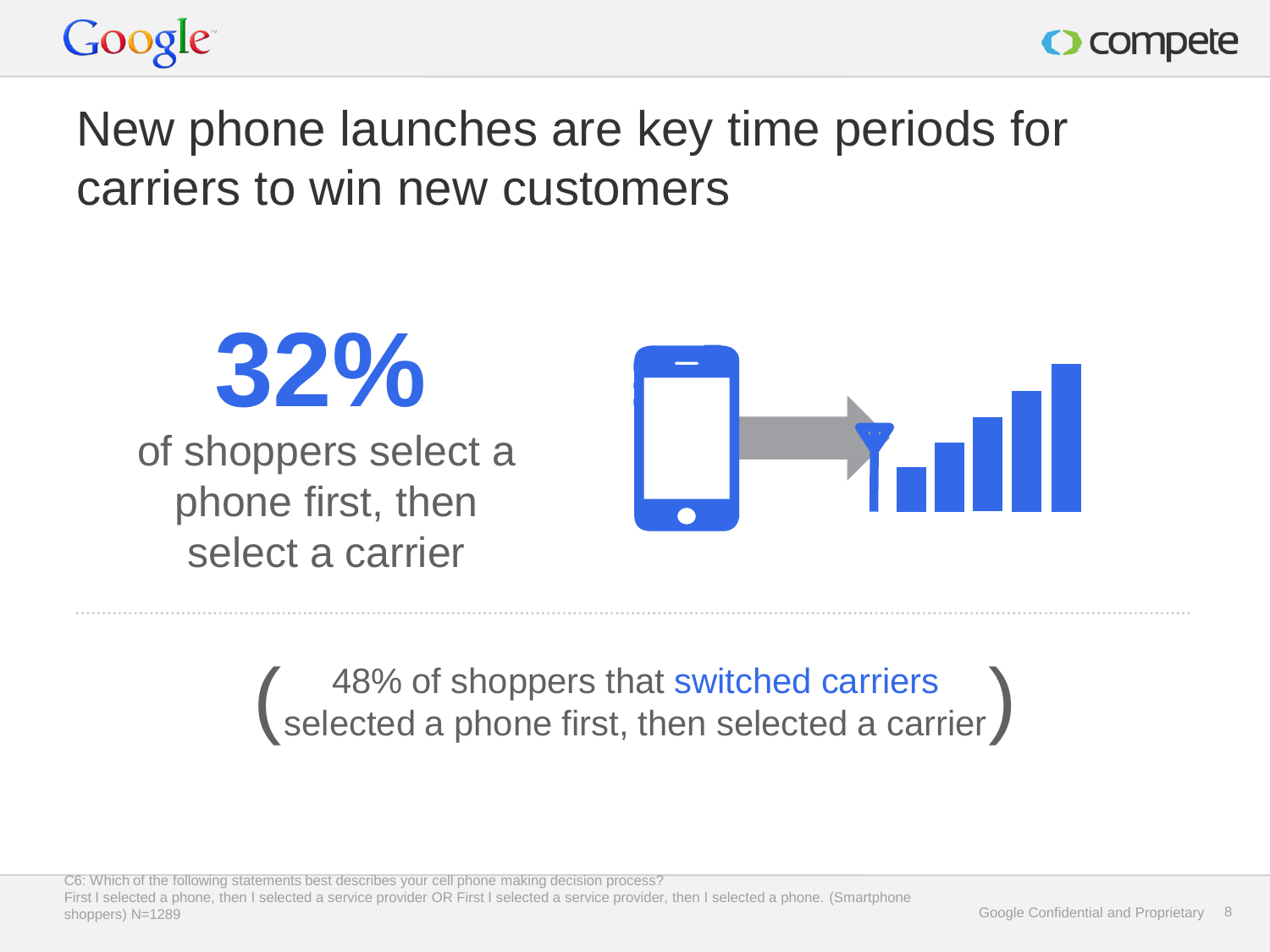## Google

## Shoppers are undecided and more likely to switch

Less device exclusivity drives more competition among carriers



Source: Compete/Google Wireless Shopper Study, March 2013 C2: How many cell phone models did you consider when you were shopping for cell phones? N= 1289 C4. (2012)What other cell phone service providers did you consider, if any? Please select all that apply. N= 688 C2. (2011) Which of the following wireless service providers did you consider during your recent research/shopping process? Please select all that apply. N= 355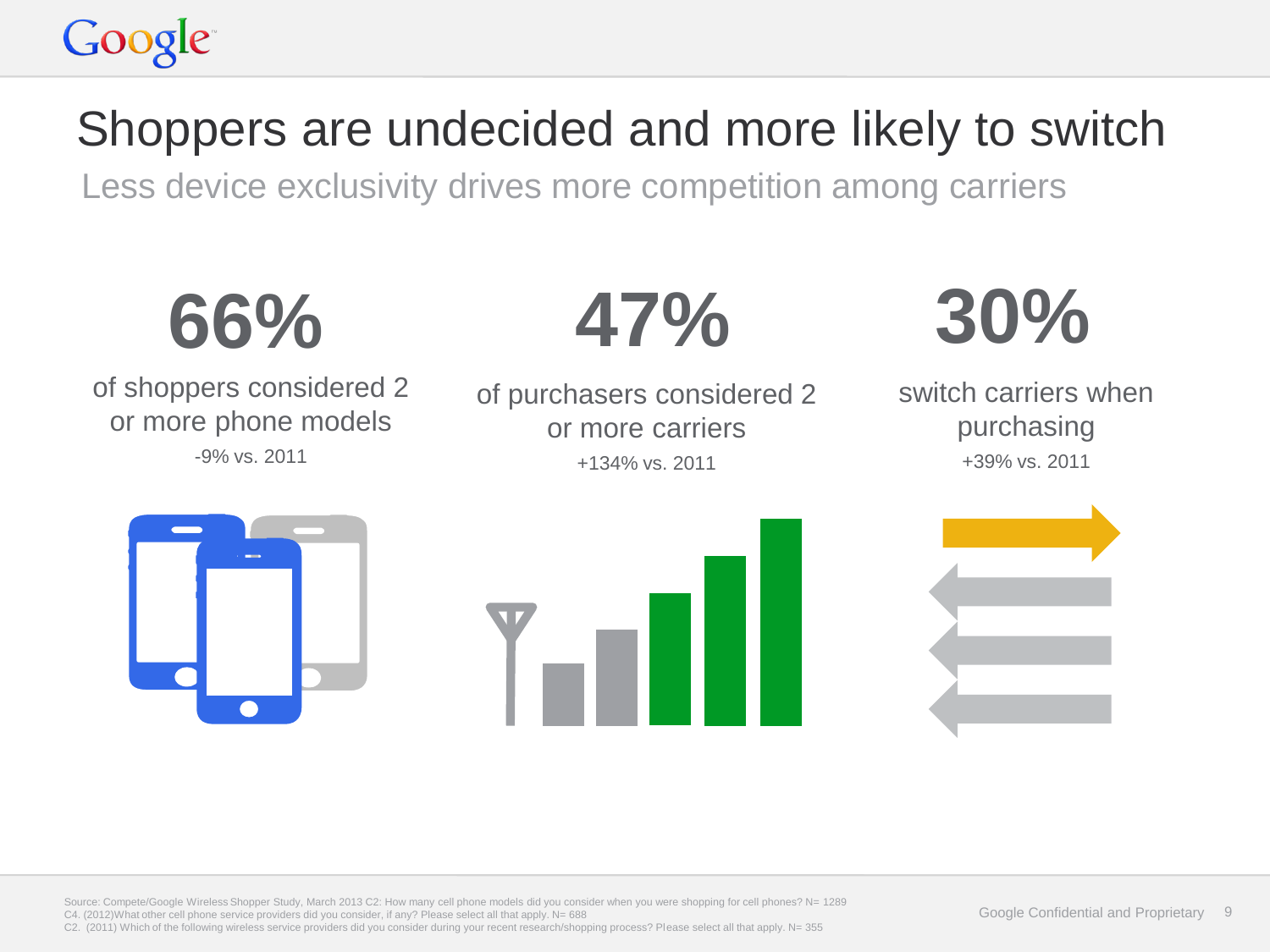



#### Most shoppers research online to inform decisions



# **800%** of all wireless shoppers

The internet is the **#1 resource** wireless shoppers use to research phones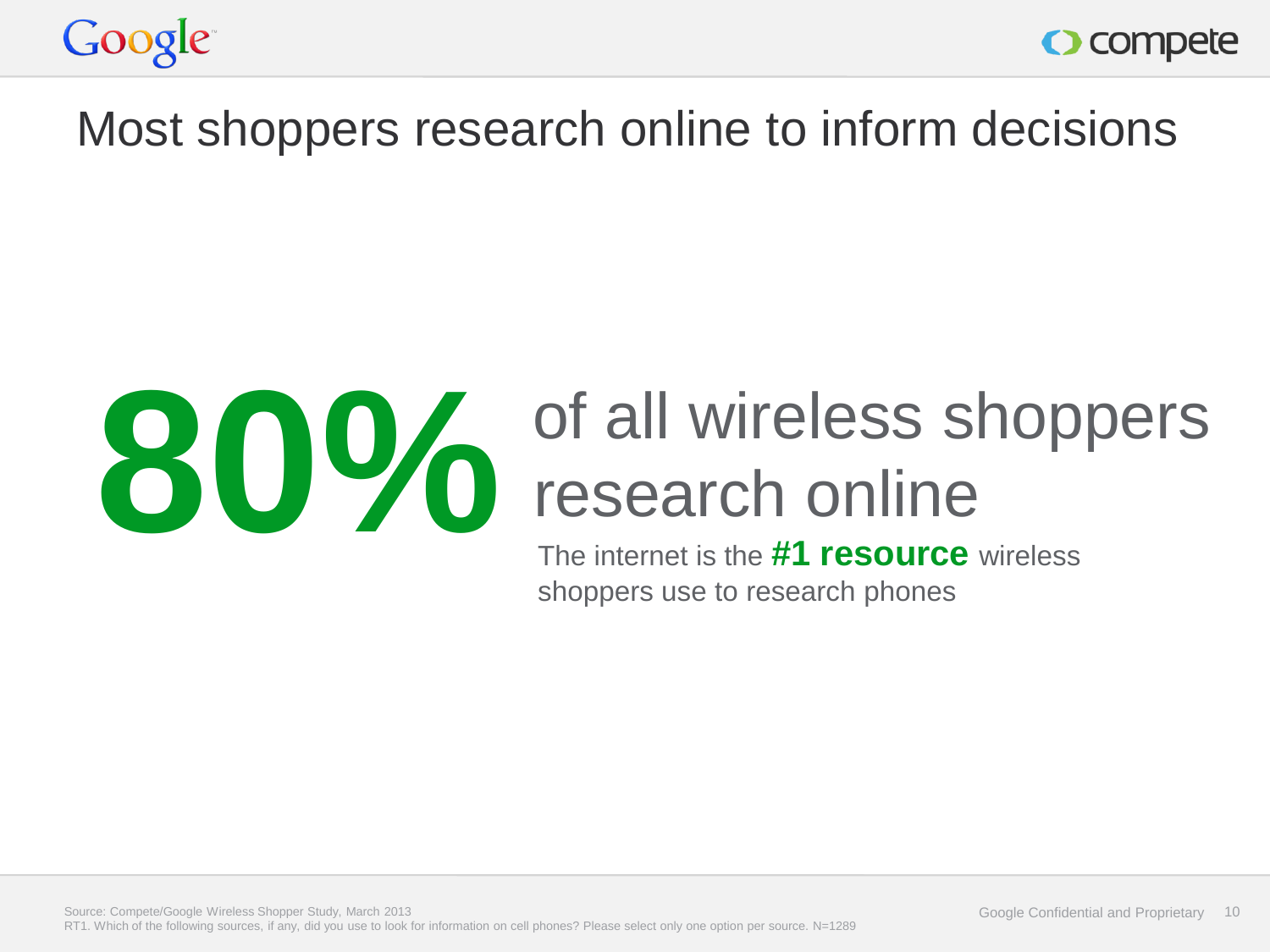## Shoppers spend ample time researching phones

Most take 2+ weeks to research, visit 3+ brands, conduct 7 searches



*vs. 74% in '11 (+3%)*

of wireless customers visit 3+ different brand sites when shopping



**57%**

*vs. 60% in '11 (-5%)*

of research sessions happen 2 weeks or more before visitors purchase online



*vs 3.8 in '11 (+82%)*

Average number of wireless searches done by shoppers prior to purchase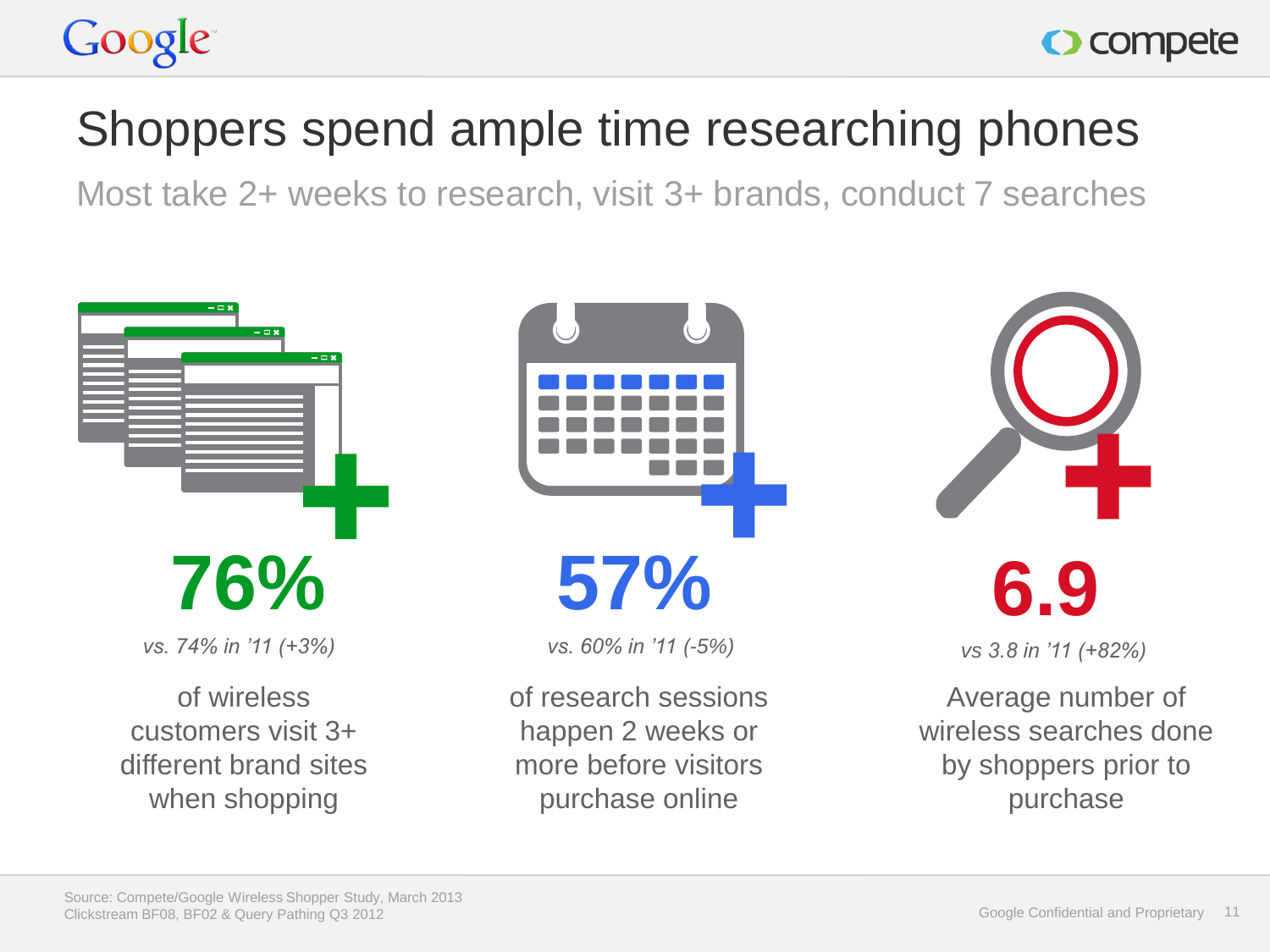

#### Digital is used more than ever

The average number of digital sources has doubled YOY

## **4 online sources** The average customer uses

#### while shopping for his/her wireless phone

*vs. 2.3 in '11*

 $\mathbf{r}$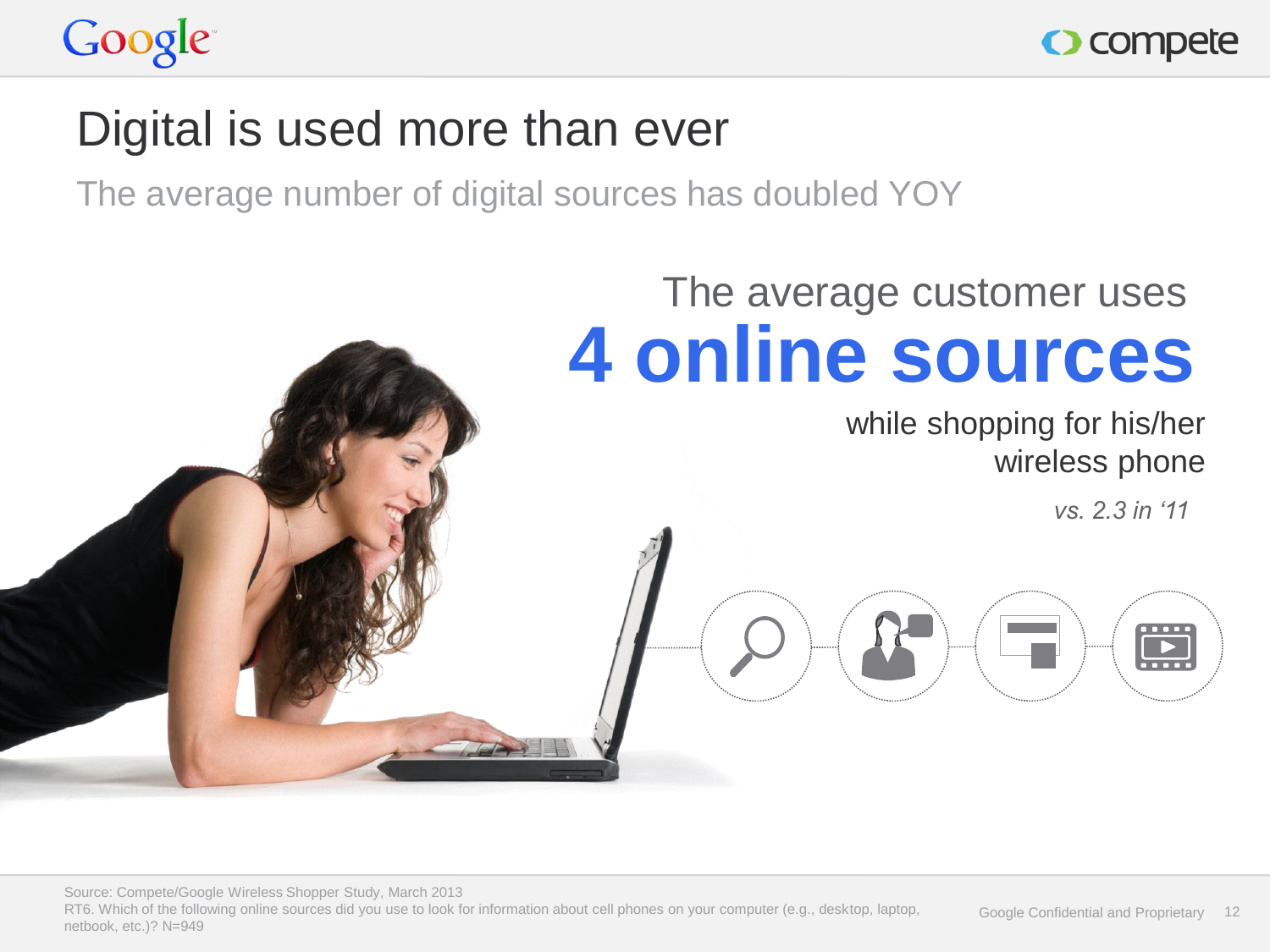



## Shopping has moved well beyond desktop

Mobile and tablet use has more than tripled since '11

**Percentage of shoppers who report using…**



#### **…to research cell phones**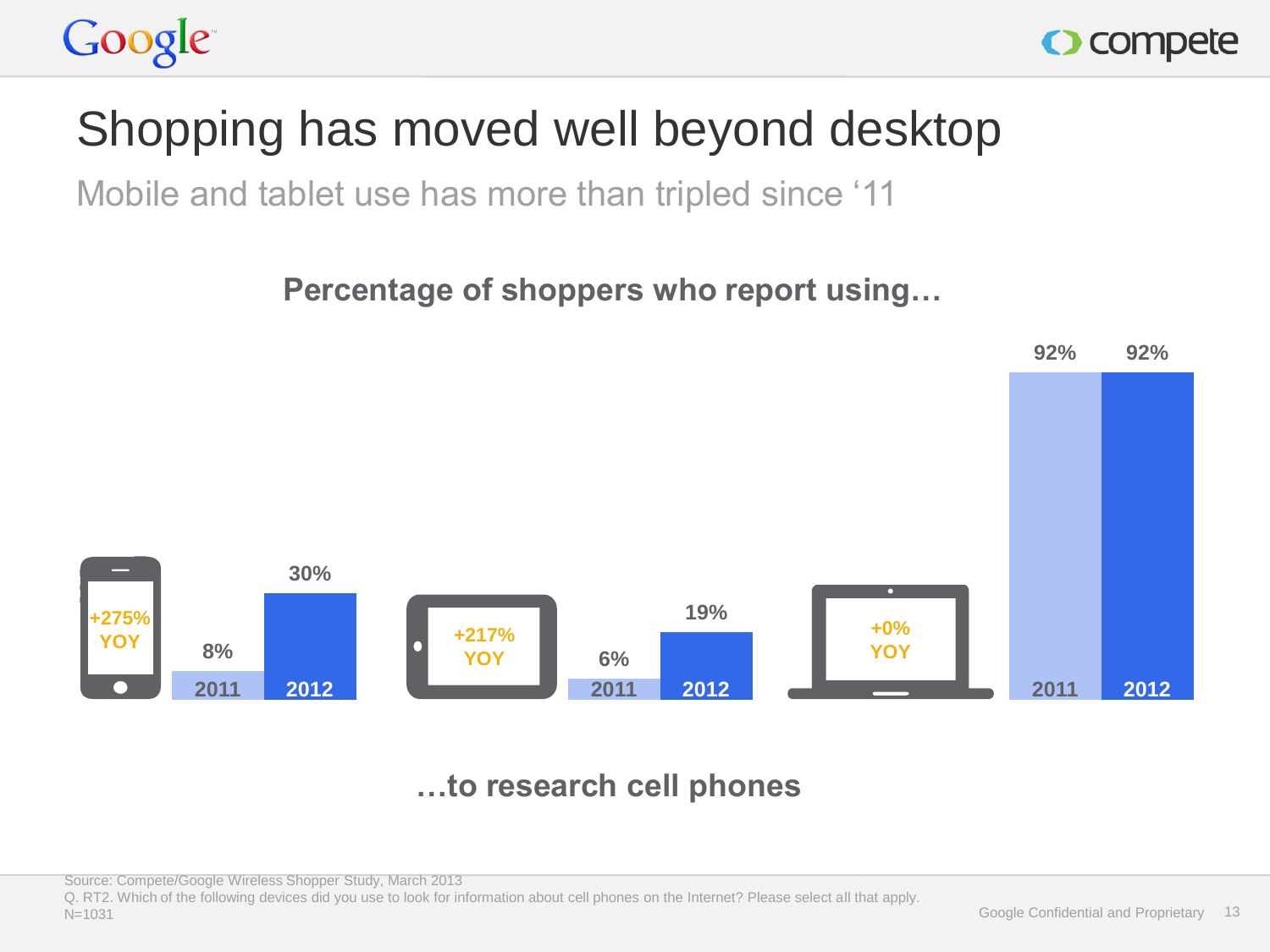



#### More mobile researchers shop using search and video on their phone



Source: Compete/Google Wireless Shopper Study, March 2013

M1. Earlier you mentioned that you used online sources to shop for cell phones. Which of the following online sources did you access on these mobile dev ices? N=387 2011 Compete Wireless Shopper Study, M1, N=98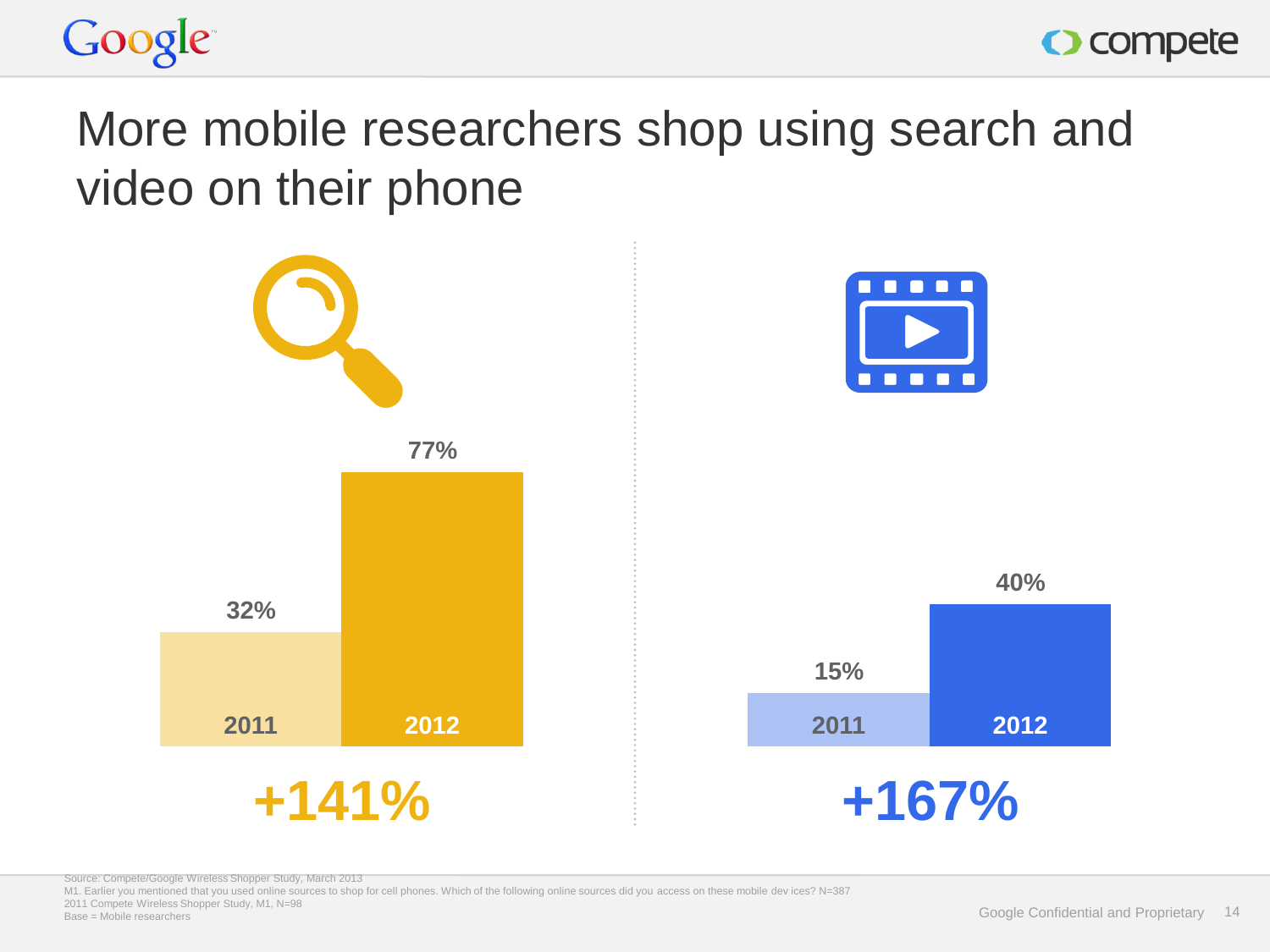



## One third of shoppers use mobile devices to research while in retail stores

Of those who researched on their mobile device in store…

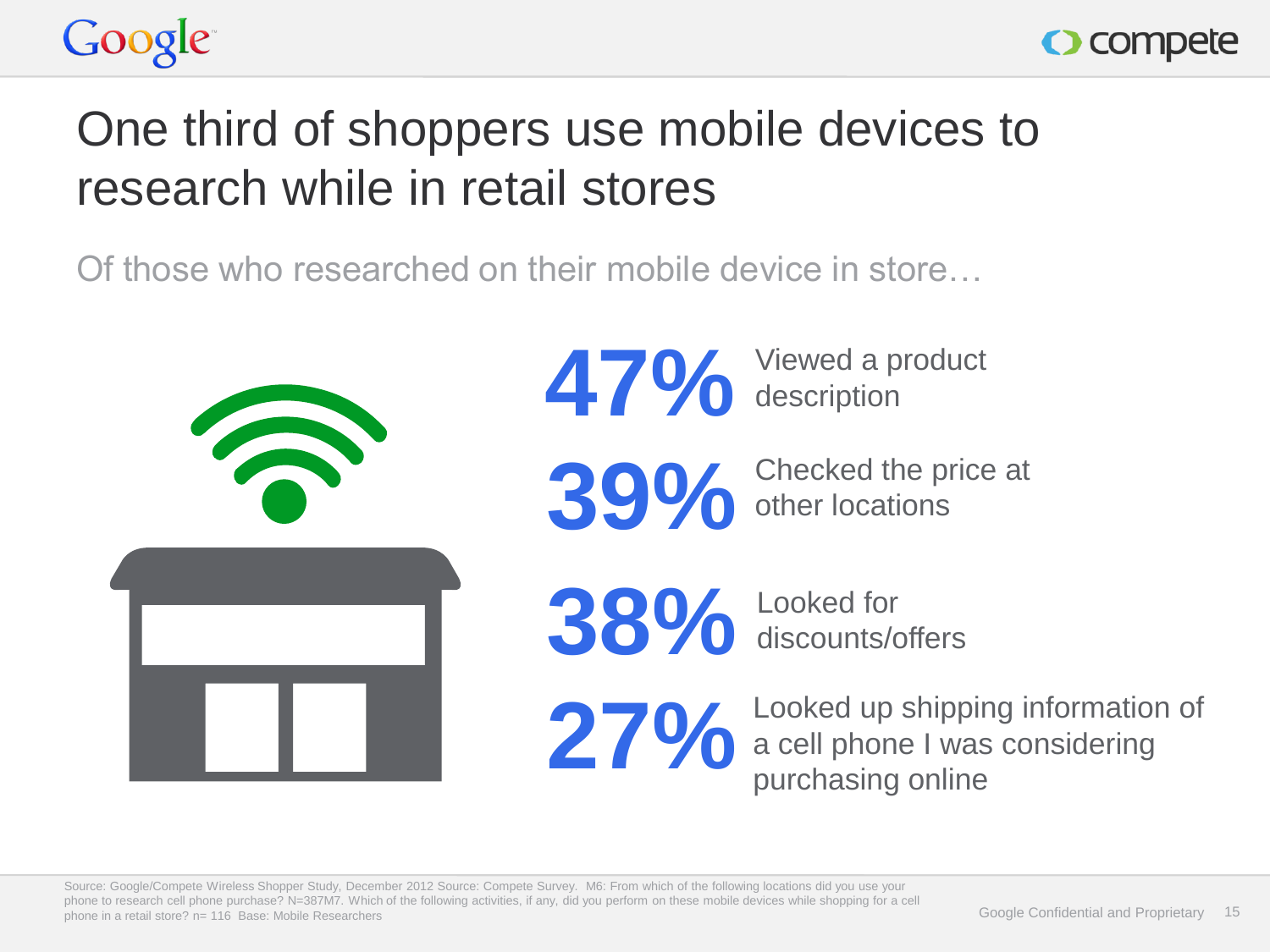



#### More shoppers are turning to online video

Shoppers are

# **4x more likely**

to watch cell phone videos in 2012

> **23%** watch online videos about cell phones while shopping for a new cell phone

of video viewers watch 30+ minutes of cell phones videos online during the research process **34%**

Source: Compete/Google Wireless Shopper Study, Mar 2013

Q. RT10. Did you watch any videos online about cell phones while you shopped for cell phones? N=1289 VI9. Thinking about the cell phone you shopped for , approximately how much time did you spend, overall, watching videos online about cell phones? N=391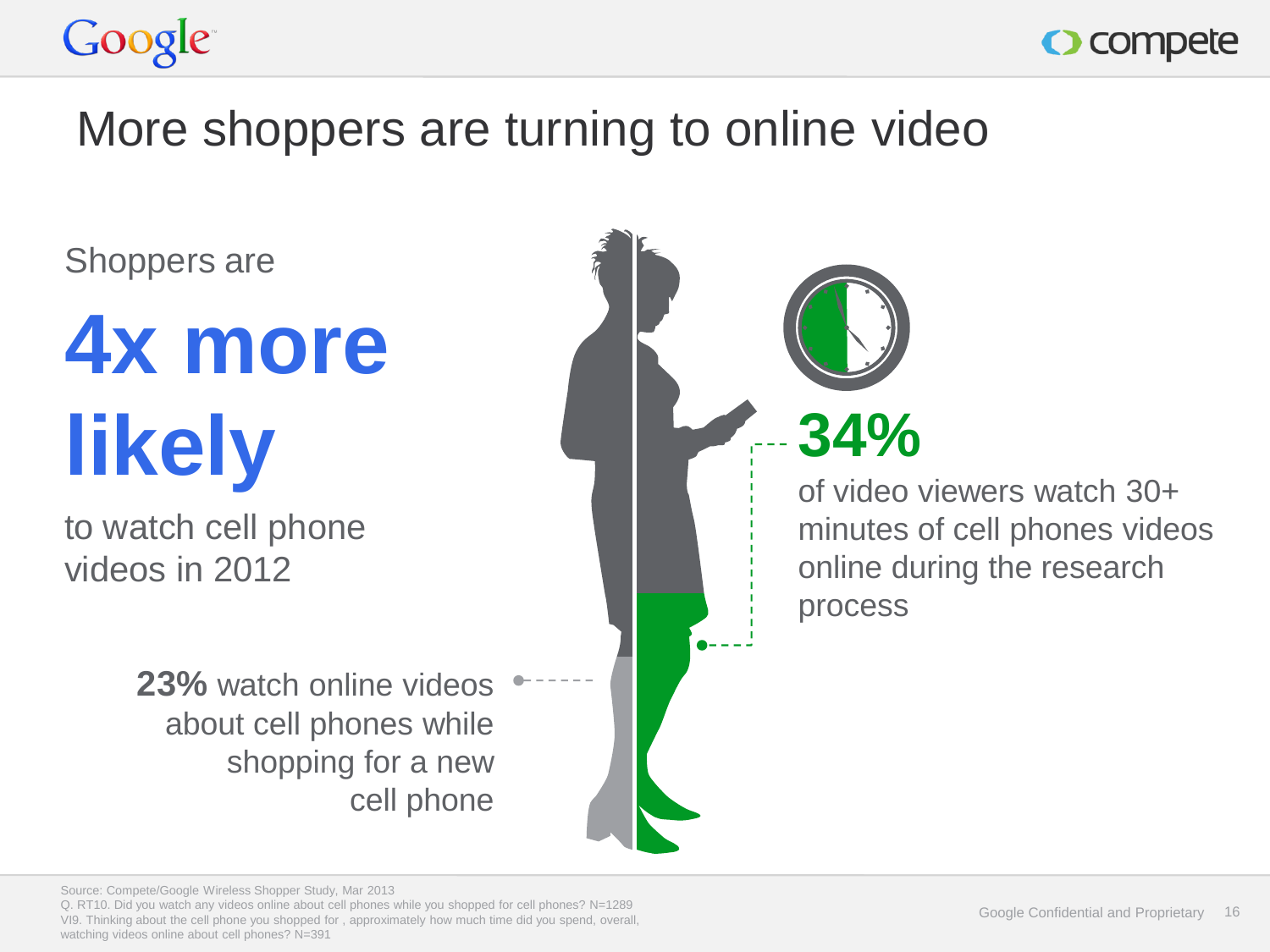



## Viewership of wireless videos ramp up 4 weeks prior to purchase

% of Wireless Converters Viewing YouTube Prior to Purchase All Videos vs. Wireless Videos

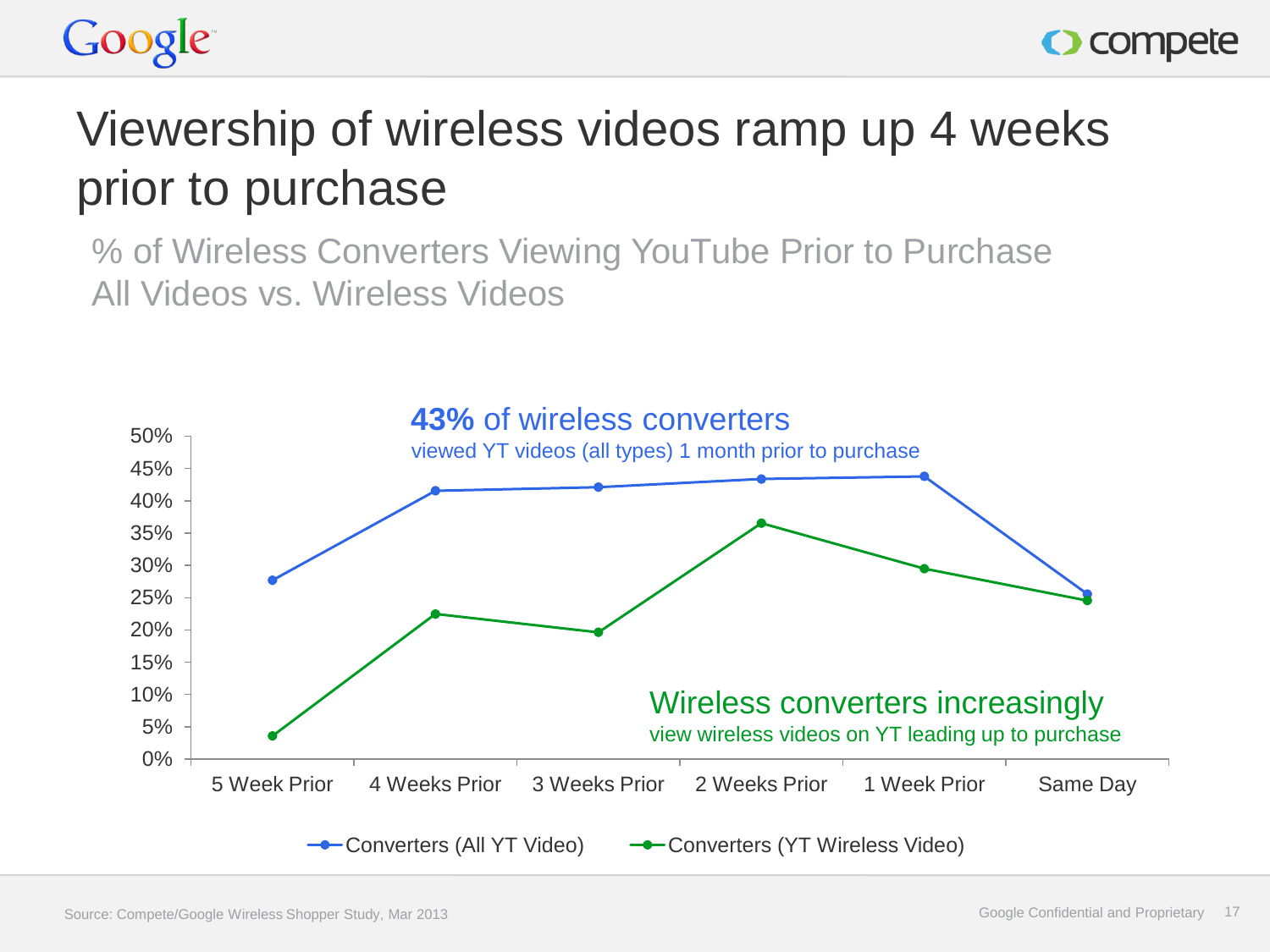

#### Online videos drive action

As a result of watching videos about cell phones online…

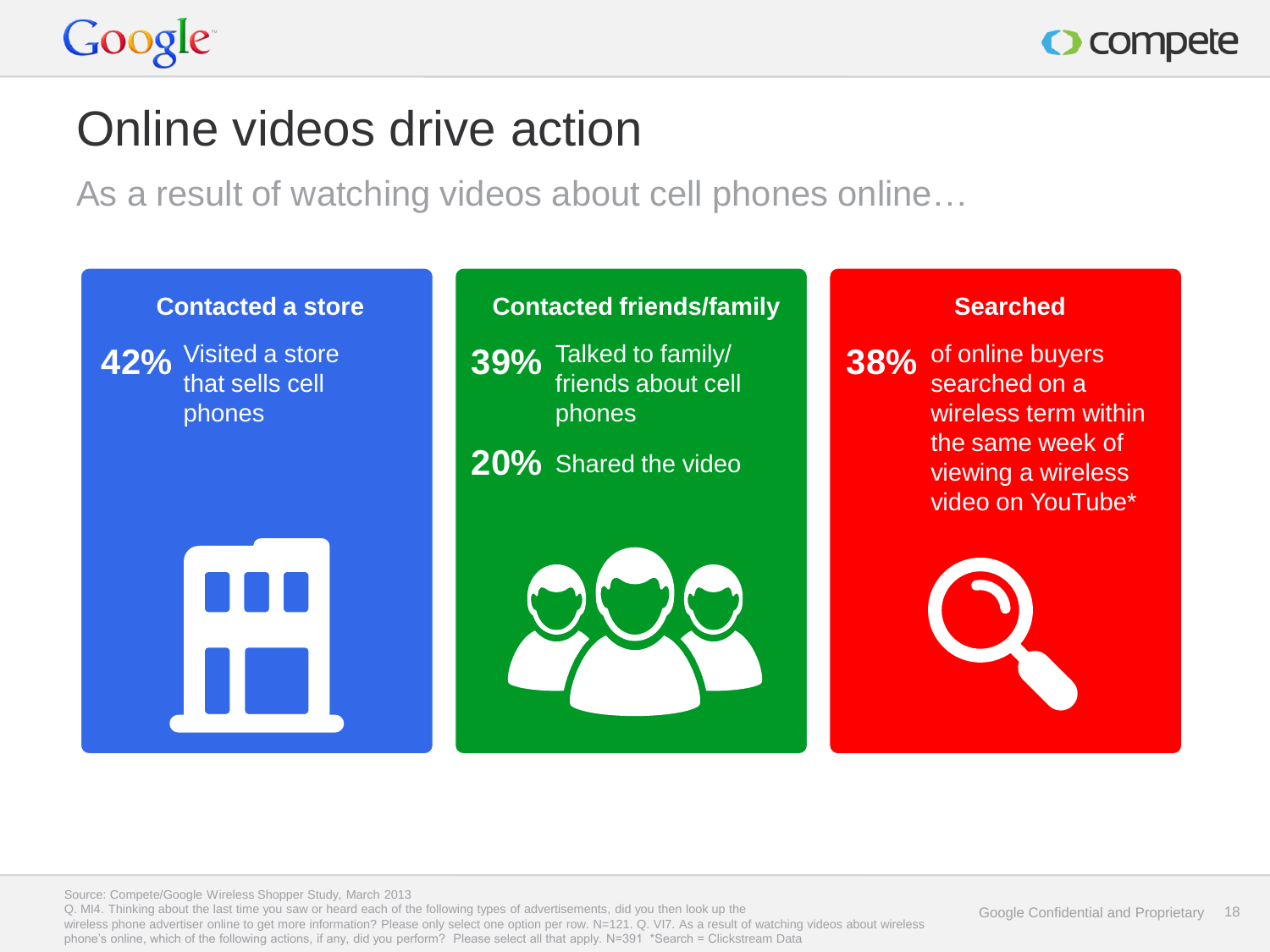







of shoppers who saw an **online video ad** looked up the cell phone advertiser for more information

Source: Compete/Google Wireless Shopper Study, March 2013 MI4. Thinking about the last time you saw or heard each of the following types of advertisements, did you then look up the cell phone advertiser online to get more information? Please only select one option per row. N=121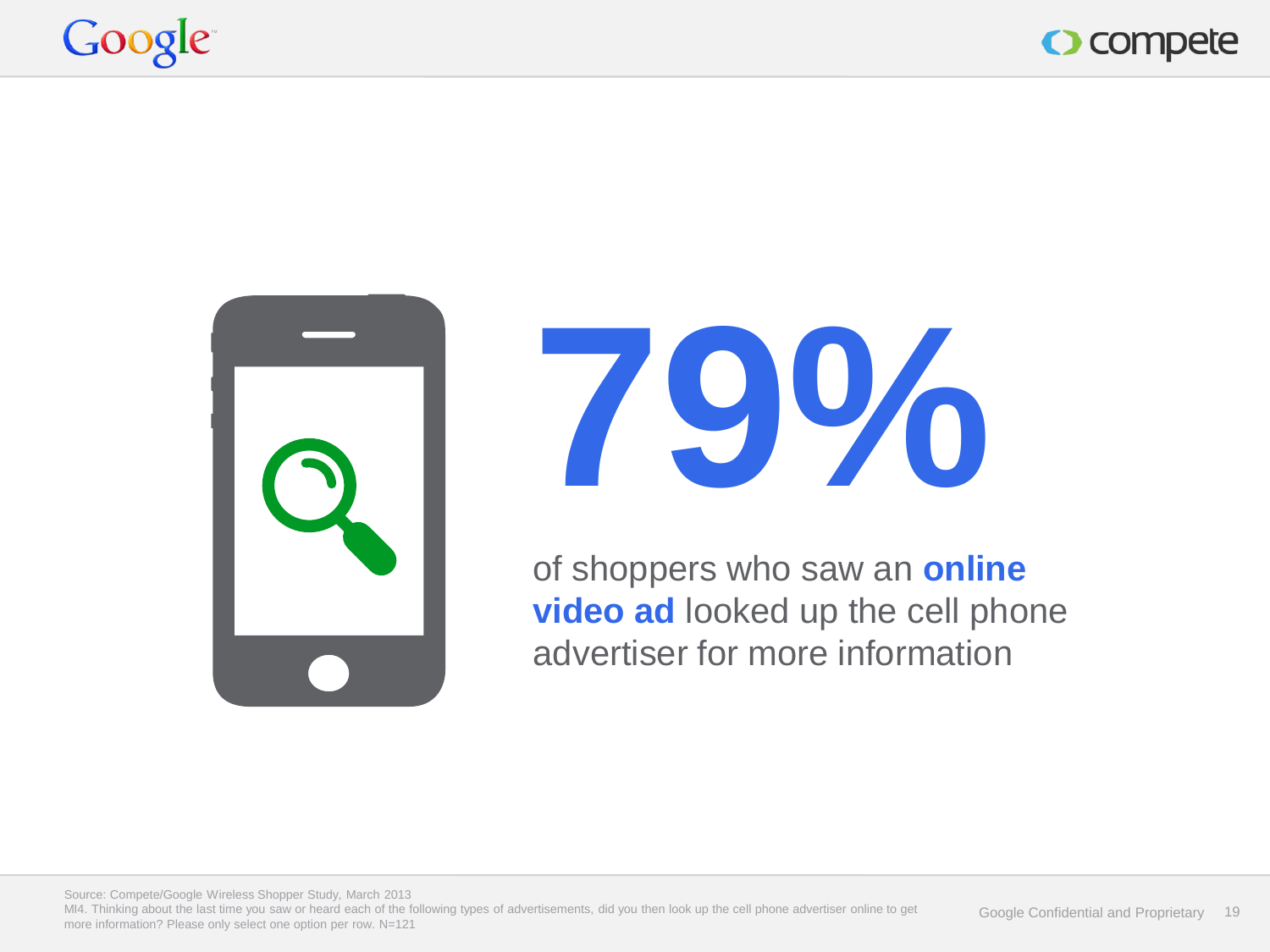

#### Cell phone video viewers spend more on phones

Twice as many video shoppers spent \$300+ than non-video shoppers



Source: Compete/Google Wireless Shopper Study, Feb 2013 Q. SPEND2. Which of the following best describes the price range of the cell phone you recently purchased? Please select one answer only. N=668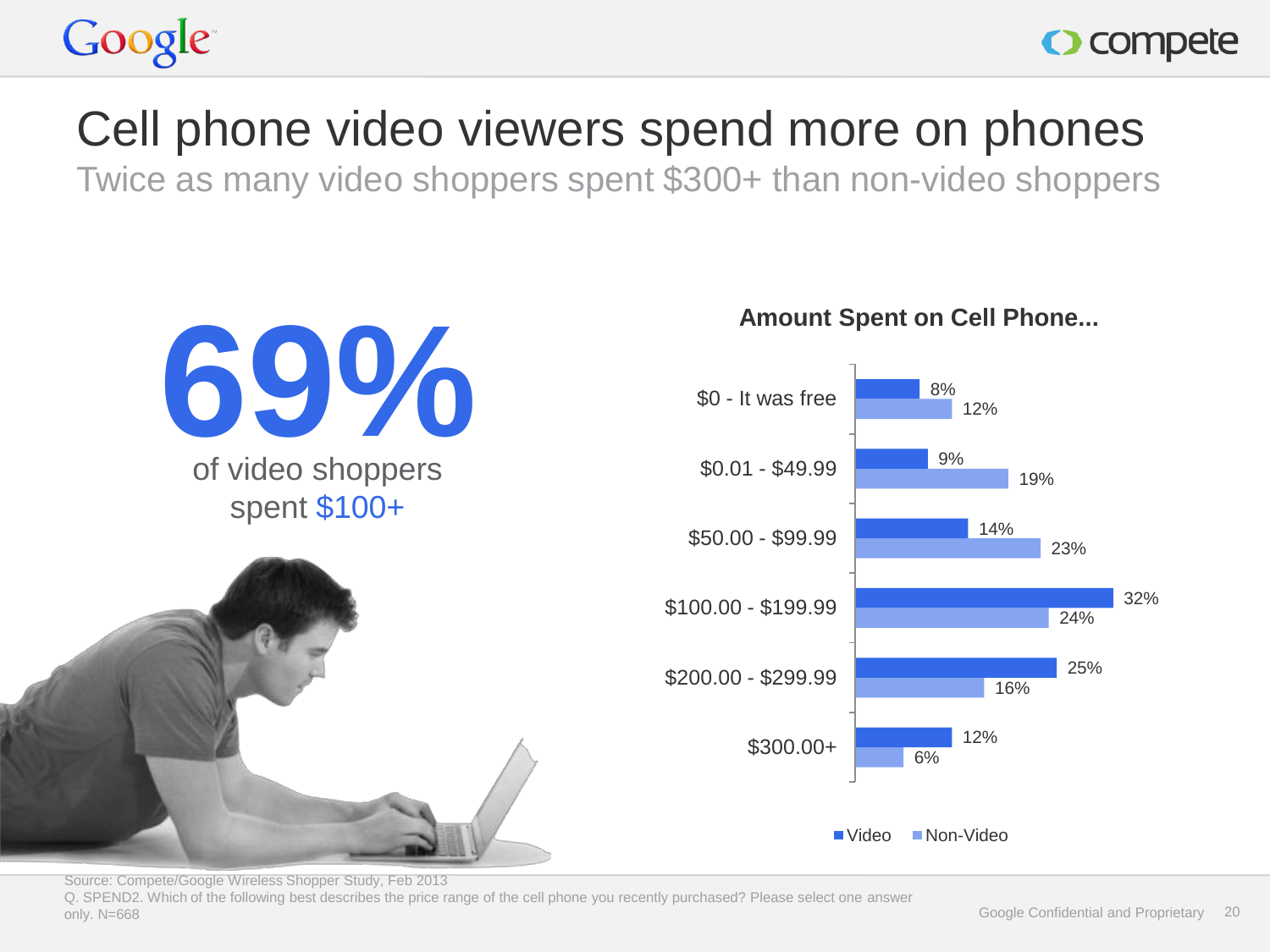

## More time is spent with search

68% increase in searches by converters

#### Avg. Search Path Length

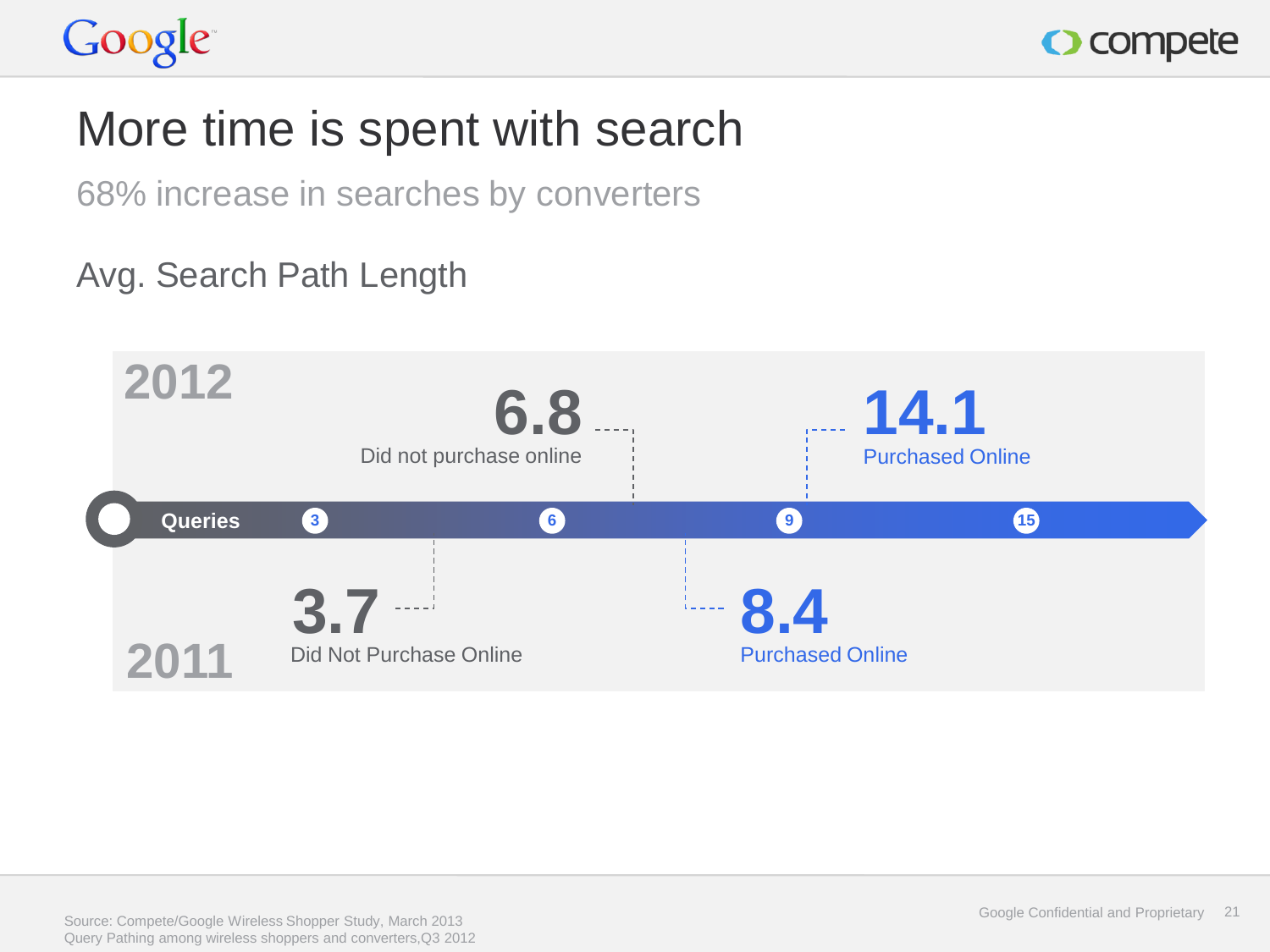



## Search is spread across keywords types

Brand and category terms saw significant jumps in '12; resellers declined



#### Increase in brand terms likely due to **proliferation of non-exclusive devices**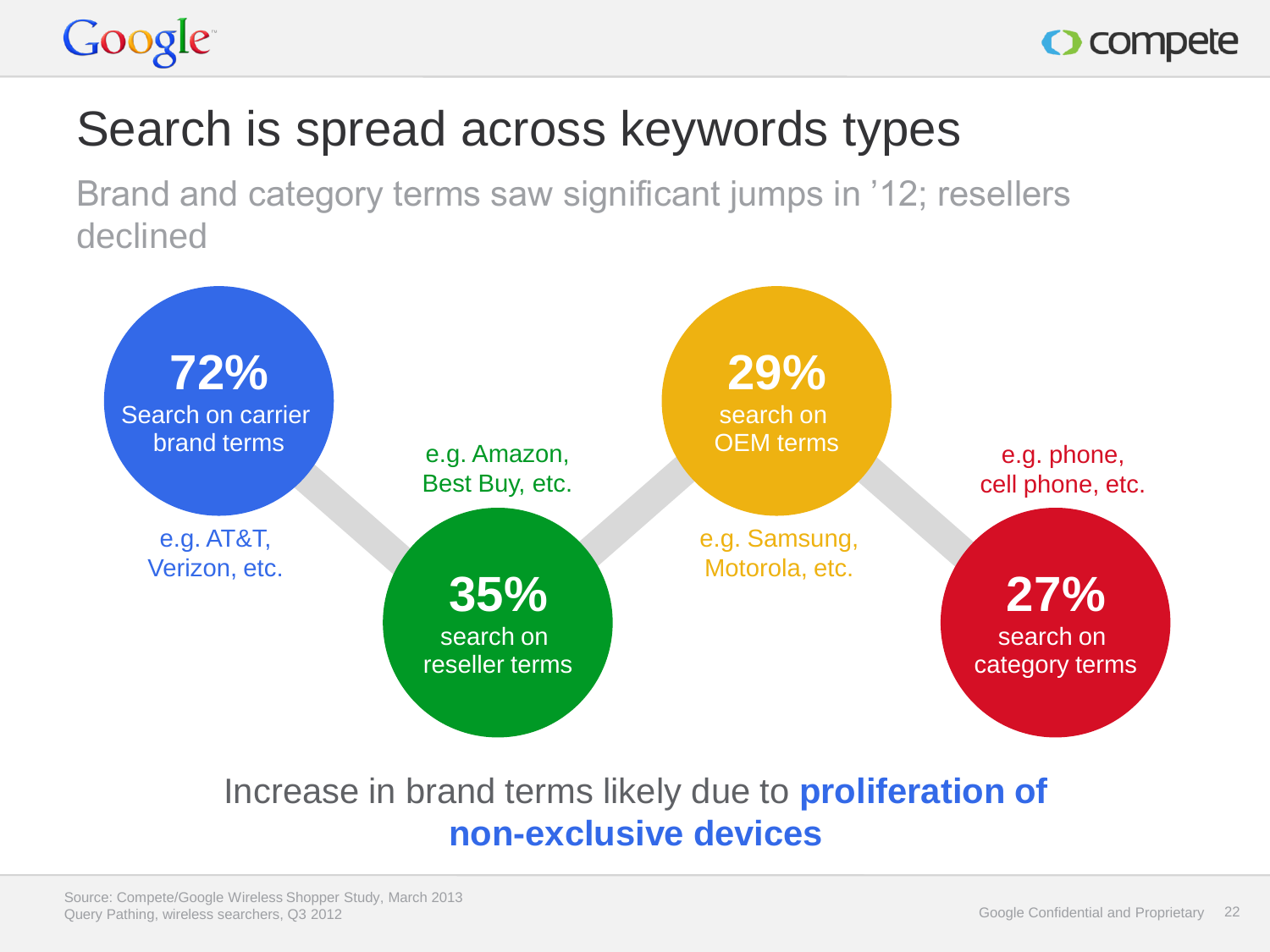



## Shoppers that search on category and OEM terms are more likely to be prospects for carriers

Distribution of Paid Clicks on Carrier Ads by Customer Type



Carrier Terms **51% prospects**

OEM Terms **81% prospects** Category Terms **84% prospects**



**Prospect Existing Customer**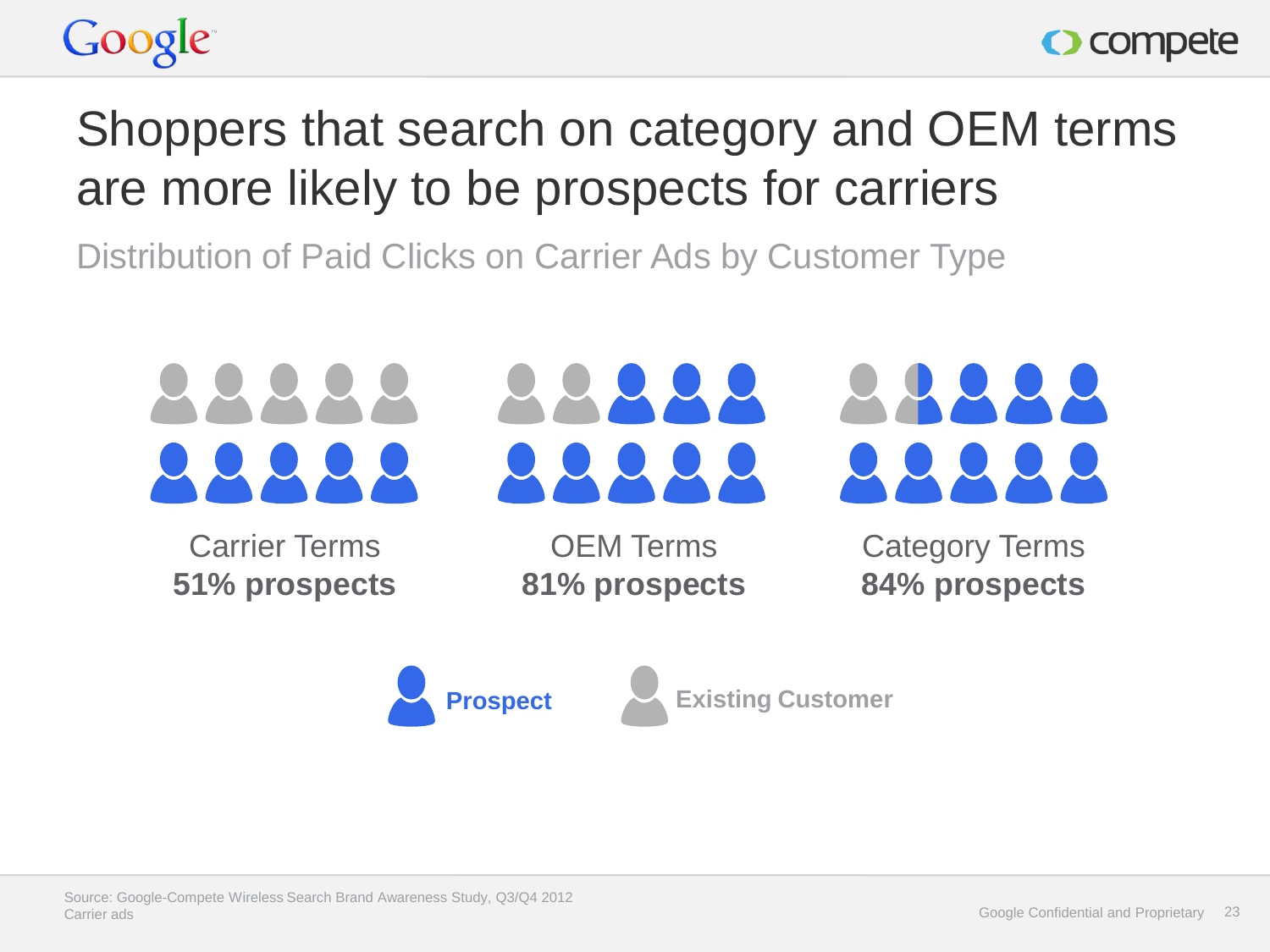



### Advertisers relying solely on organic search miss over 1 in 3 converters

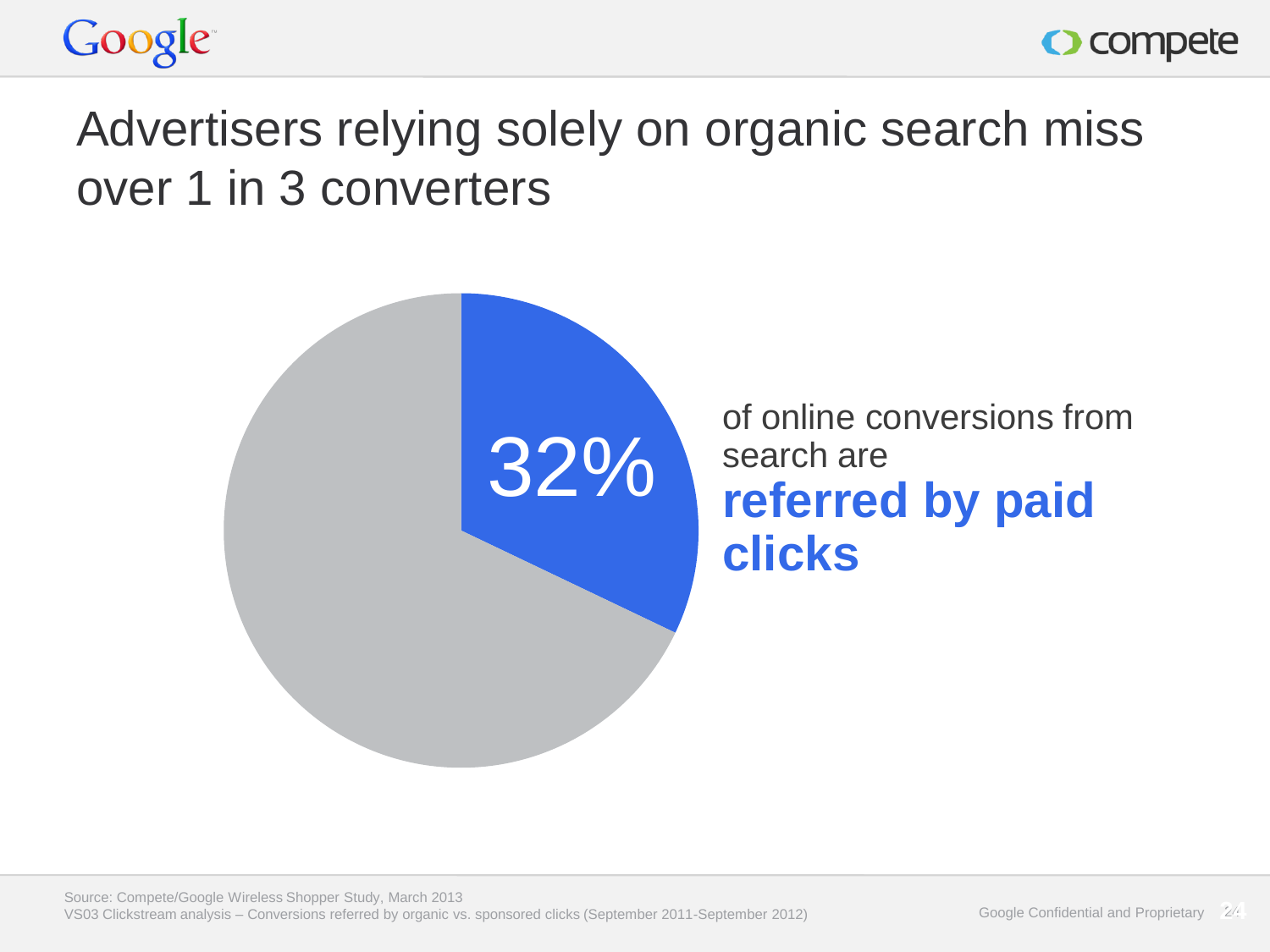## Google

#### O compete

#### A mere impression on a search ad increases brand awareness **Brand Search Lift from Impression = 3x**

**Brand Search Lift from Ad Click = 8x**

|                                                                                                                                                                                                                                                                                                                                          | smartphone plan                                                                                                                                                                                                                                                                                                                                                                                                                                 | Google | at&t phones                                                                                                                                                                                                                                                                                                                                                                                                                                                                                                                                                      |
|------------------------------------------------------------------------------------------------------------------------------------------------------------------------------------------------------------------------------------------------------------------------------------------------------------------------------------------|-------------------------------------------------------------------------------------------------------------------------------------------------------------------------------------------------------------------------------------------------------------------------------------------------------------------------------------------------------------------------------------------------------------------------------------------------|--------|------------------------------------------------------------------------------------------------------------------------------------------------------------------------------------------------------------------------------------------------------------------------------------------------------------------------------------------------------------------------------------------------------------------------------------------------------------------------------------------------------------------------------------------------------------------|
|                                                                                                                                                                                                                                                                                                                                          | More -<br>Search tools<br>Maps<br><b>News</b><br>Web<br>Images<br>Shopping                                                                                                                                                                                                                                                                                                                                                                      |        | ءُ Web.<br>Images<br>Maps<br>Search tools<br>Shopping<br>More $-$                                                                                                                                                                                                                                                                                                                                                                                                                                                                                                |
|                                                                                                                                                                                                                                                                                                                                          | About 153,000,000 results (0.41 seconds)                                                                                                                                                                                                                                                                                                                                                                                                        |        | About 70,700,000 results (0.30 seconds)                                                                                                                                                                                                                                                                                                                                                                                                                                                                                                                          |
|                                                                                                                                                                                                                                                                                                                                          | Ads related to smartphone plan (i)<br>AT&T Mobile Share - att.com<br>www.att.com/MobileShare<br>It's Affordable For the Family to Share One Data Plan.<br>Store Locator Android<br>Mobile Hotspot<br>iPhone<br>Free Samsung Galaxy SII - Sprint.com<br>www.sprint.com/Free-Galaxy-SII<br>Switch to the Sprint® Network Today and Get a Free Samsung Galaxy SII.<br>» Map of 100 Cambridge Side PI, Cambridge, MA<br>Buy iPhone 5 - Find a Store |        | Ads related to at&t phones (i)<br><b>AT&amp;T®</b> Official Site - <b>Phones</b> Starting at Free - <b>att</b> .com<br>www.aff.com/wireless<br>Enjoy Free Overnight Shipping on Select Orders<br>» Map of 100 Cambridgeside Place, Suite W108, Cambridge, MA<br>Log in to Your Account \$0.01 Smartphone Sale<br>\$100 Off Any Tablet<br><b>Free Phones</b><br>AT&T 99¢ Cell Phones - Shop The Latest 4G LTE Devices.<br>www.attonlineoffers.com/<br>Order Online + Free 2 Day Shipping!<br>Free Sharp FX Plus - 99¢ GSII Skyrocket White - Shop Refurb Specials |
|                                                                                                                                                                                                                                                                                                                                          | Verizon Wireless Prepaid - No Contract. No Problem.<br>www.verizonwireless.com/prepaid<br>Smartphone Plans as low as \$60!<br>\$60 Prepaid Plan - \$70 Prepaid Plan with 2X The Data - Prepaid Smartphone                                                                                                                                                                                                                                       |        | The HTC One Smartphone - HTC.com<br>www.htc.com/HTCOne - +++++ 50 seller reviews<br>Your Life is Stunning, Your Phone Should be Too. The All New HTC One.<br>\$100 Trade Up Program - Zoe™ w/ UltraPixel Camera - Register Now                                                                                                                                                                                                                                                                                                                                   |
| Cell Phone Plans, Data Plans, Prepaid Plans, & Family Plans from<br>www.att.com/shop/wireless/plans-new.html<br>My Wireless Cart Cart Icon. Smartphone Plans: Tablet Plans: Quick Messaging &<br>Basic Phone Plans; Prepaid Phone Plans. We have 3 plan types that work well<br>Family Plans - AT&T Data Plan - Messaging Unlimited Plan |                                                                                                                                                                                                                                                                                                                                                                                                                                                 |        | <b>Phones. Cell Phones. Smartphones &amp; Mobile Devices from AT&amp;T</b><br>www.att.com/shop/wireless/devices/cellphones.html<br>15+ items - Get AT&T Phones, Smartphones, Cell Phones, FREE Phones,<br>Samsung Galaxy S® III (Refurbished) Write a review<br><b>AT&amp;T</b> Wireless Home Phone<br>(9)                                                                                                                                                                                                                                                       |
|                                                                                                                                                                                                                                                                                                                                          | True cost of a smartphone: Price plan comparison   Dialed In - CNET                                                                                                                                                                                                                                                                                                                                                                             |        | Pantech - Pantech Pocket - LG A340 - Pantech Burst                                                                                                                                                                                                                                                                                                                                                                                                                                                                                                               |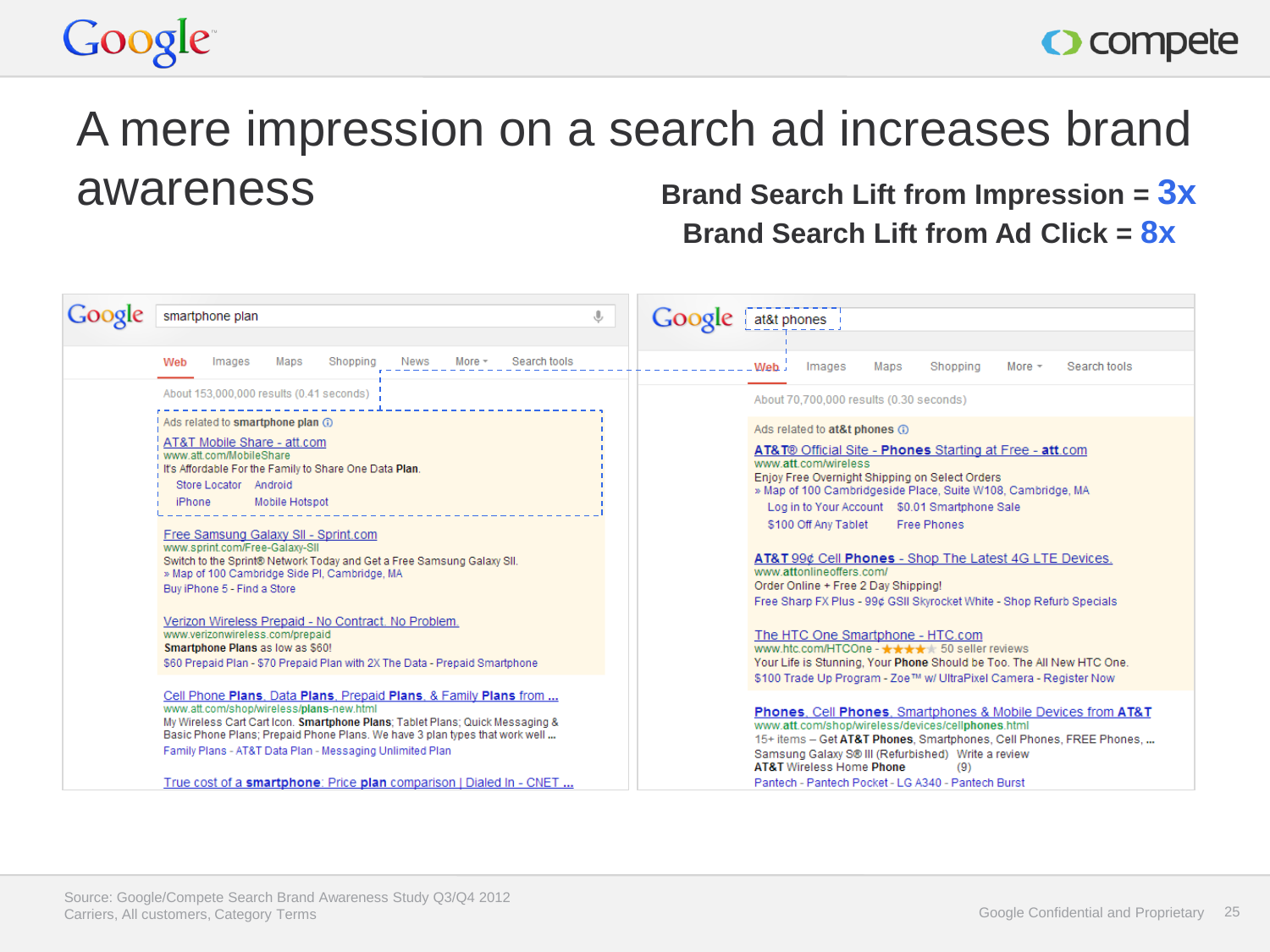



## When carriers run ads, searchers take action (even if they don't click immediately)

Exposure to carrier ads on category terms result in more purchasers & engaged visitors

Category Terms

*(ie smartphone, best mobile phone)*

|                       | <b>Value of Impression</b><br>Exposed to Ad & Didn't Click | <b>Value of Click</b><br><b>Exposed to Ad &amp; Clicked</b> |
|-----------------------|------------------------------------------------------------|-------------------------------------------------------------|
| <b>Site Visits</b>    | 3.0X more likely than those who weren't<br>exposed         | 14.8X more likely than those who<br>weren't exposed         |
| <b>Brand Searches</b> | 2.9x                                                       | 8.0x                                                        |
| <b>Product Views</b>  | 3.3x                                                       | 18.2x                                                       |
| <b>Add to Cart</b>    | 3.4x                                                       | 22.0x                                                       |
| <b>Conversions</b>    | 3.7x                                                       | 21.0x                                                       |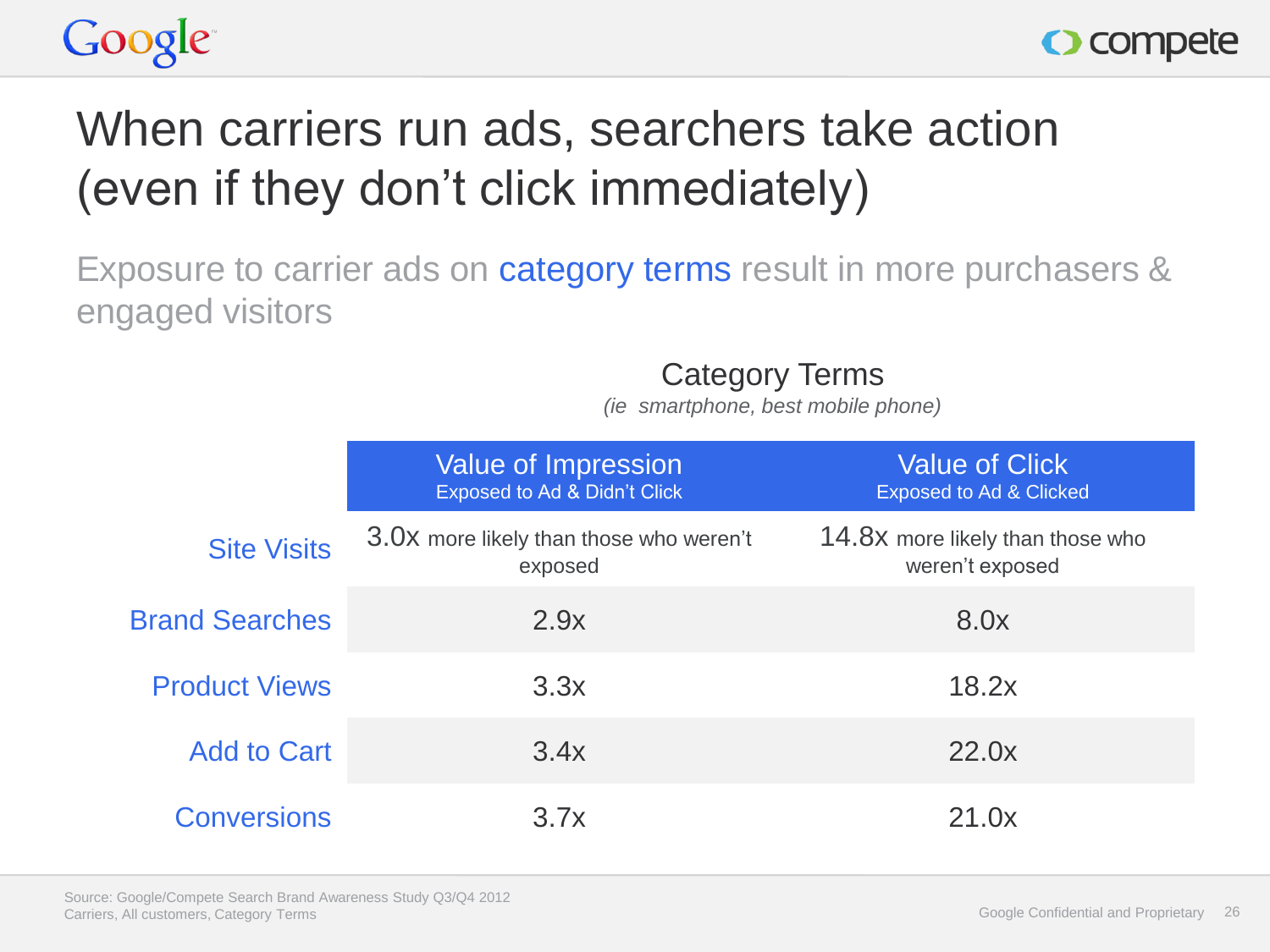



## When carriers run ads, searchers take action (even if they don't click immediately)

Exposure to carrier ads on OEM terms result in more purchasers & engaged visitors

OEM Terms

*(ie Samsung Galaxy S3, iPhone)*

|                       | <b>Value of Impression</b><br>Exposed to Ad & Didn't Click | <b>Value of Click</b><br><b>Exposed to Ad &amp; Clicked</b> |
|-----------------------|------------------------------------------------------------|-------------------------------------------------------------|
| <b>Site Visits</b>    | 3.0X more likely than those who weren't<br>exposed         | 15.8X more likely than those who<br>weren't exposed         |
| <b>Brand Searches</b> | 3.0x                                                       | 11.5x                                                       |
| <b>Product Views</b>  | 3.5x                                                       | 27.3x                                                       |
| <b>Add to Cart</b>    | 3.2x                                                       | 25.8x                                                       |
| <b>Conversions</b>    | 4.1x                                                       | 16.8x                                                       |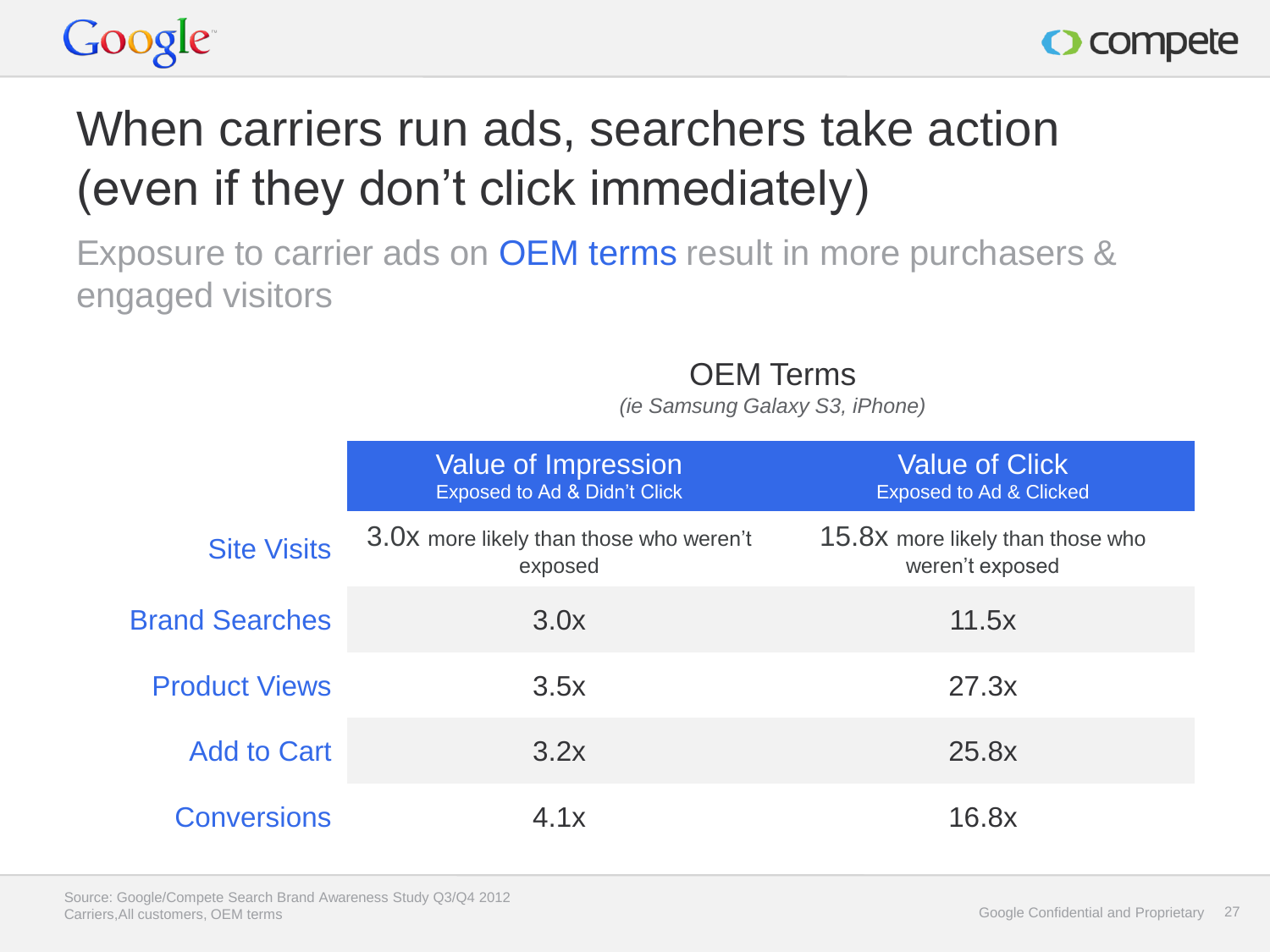



#### Most will complete the transaction in-store

While 80% research online, 65% purchase offline



#### Purchase Outlets

Source: Compete/Google Wireless Shopper Study, March 2013 O3: How did you purchase this cell phone? N=668 RT1: Which of the following sources, if any, did you use to look for information about cell phones? N=1289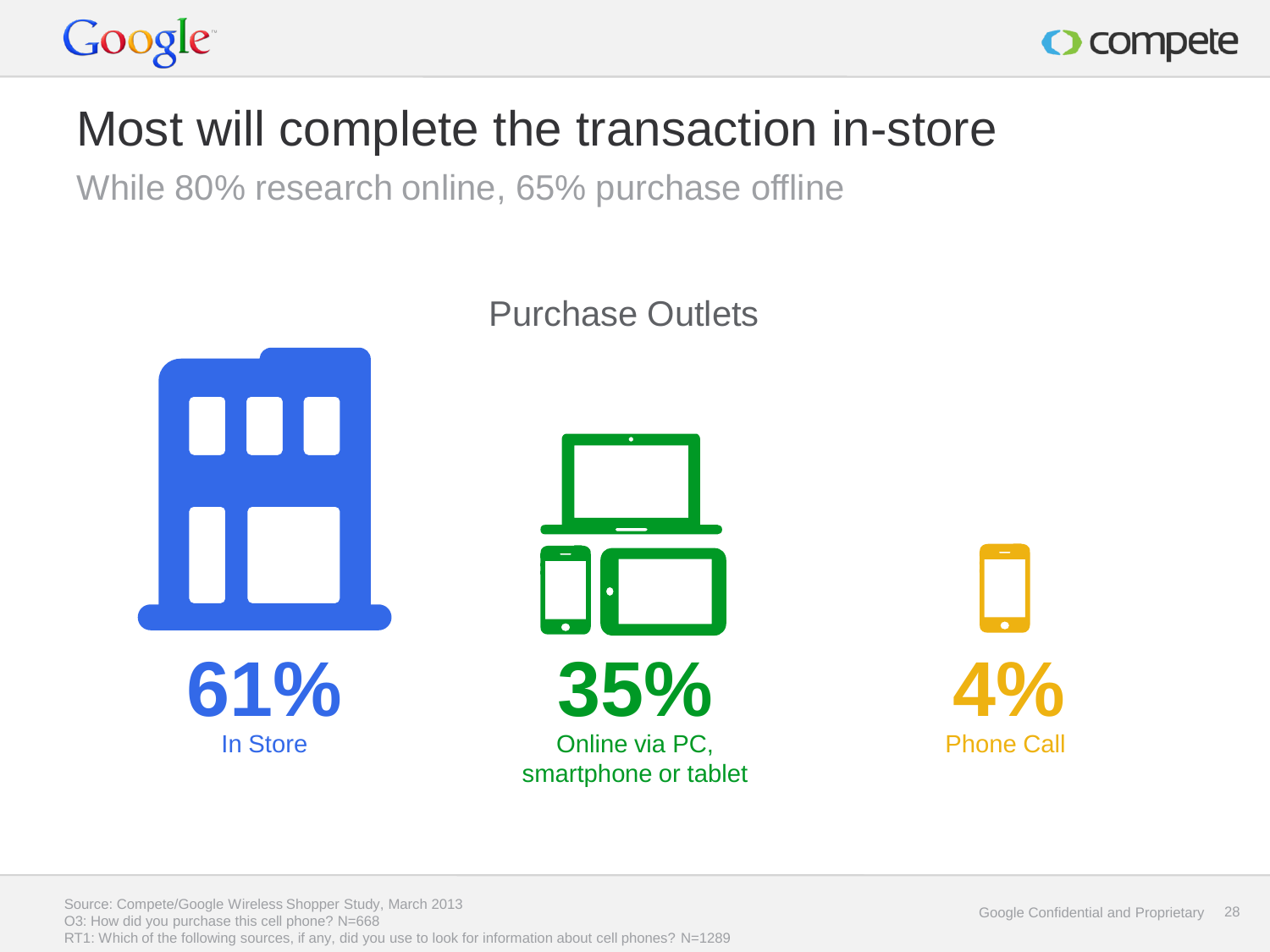## Over half spend \$100+ on their phone purchase

Millennials spend more money on cell phones than older age groups



% that Spent \$100+ on Phone by Age

| $18 +$    | 54% |
|-----------|-----|
| $18 - 34$ | 62% |
| $35 - 44$ | 49% |
| 45-64     | 39% |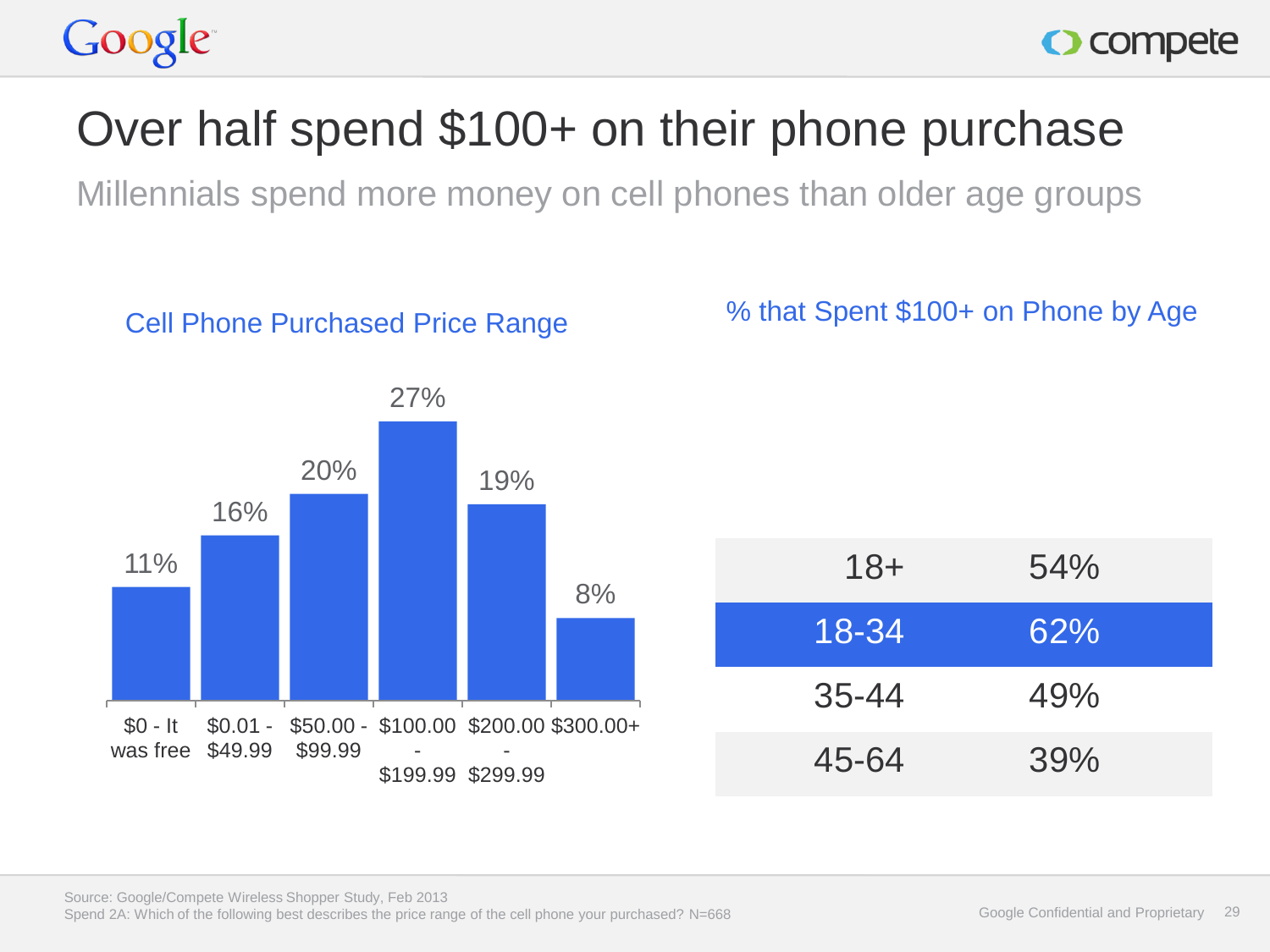



#### Recommendations for Wireless Advertisers



New devices drive more purchases year over year so a strong product launch campaign is necessary to win and retain customers. As consumers spend more time with online video, *generate demand* with in-video ads. 80% of wireless shoppers research phones online so *capture demand* with ads in search & adjacent to relevant articles and videos. Remember to begin product launch campaigns early, focusing on pre-launch, as 57% of consumers begin shopping 2+ weeks in advance of purchasing.



#### The proliferation of non-exclusive devices has resulted in more switching, brand uncertainty and cross shopping so influence shoppers when they research.

Each time a consumer searches on a wireless term or views wireless content online is an opportunity to either retain or acquire a customer. Wireless shoppers are using *twice as many digital sources* YOY and more undecided shoppers are searching on category terms (ie best smartphone). Invest more across online platforms and seize the opportunity to connect with consumers.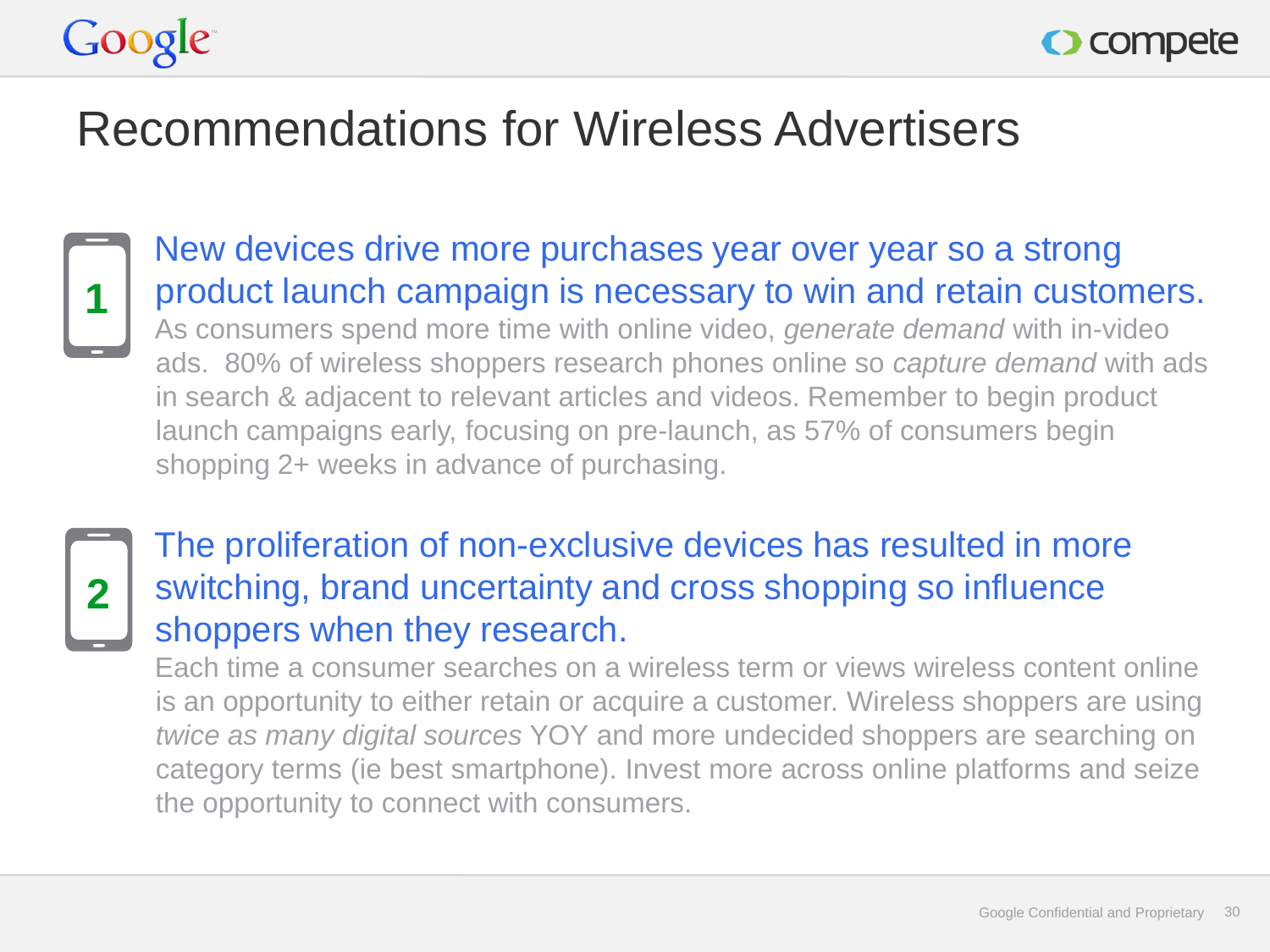

## Recommendations for Wireless Advertisers



#### Focus on younger demographics since they spend more money on their phones than the average adult.

These consumers are more likely to use digital for both entertainment and research so it's important to reach this consumer segment where they spend the most time.



#### Drive consideration and action with digital ads.

Exposure to search ads on category & OEM terms *triples* brand awareness & consideration compared to those wireless searchers not exposed to ads. 79% of wireless shoppers who saw an online video ad looked up the cell phone advertiser for more information. Continue to invest in digital ads – it's working.



#### Reach prospects with search ads on category terms.

Potential new customers search differently than existing customers. Shoppers that search on category/non-brand terms are far more likely to be prospects those that search on brand terms. In order to acquire *new* customers, invest in top ad positions on category/non-brand terms.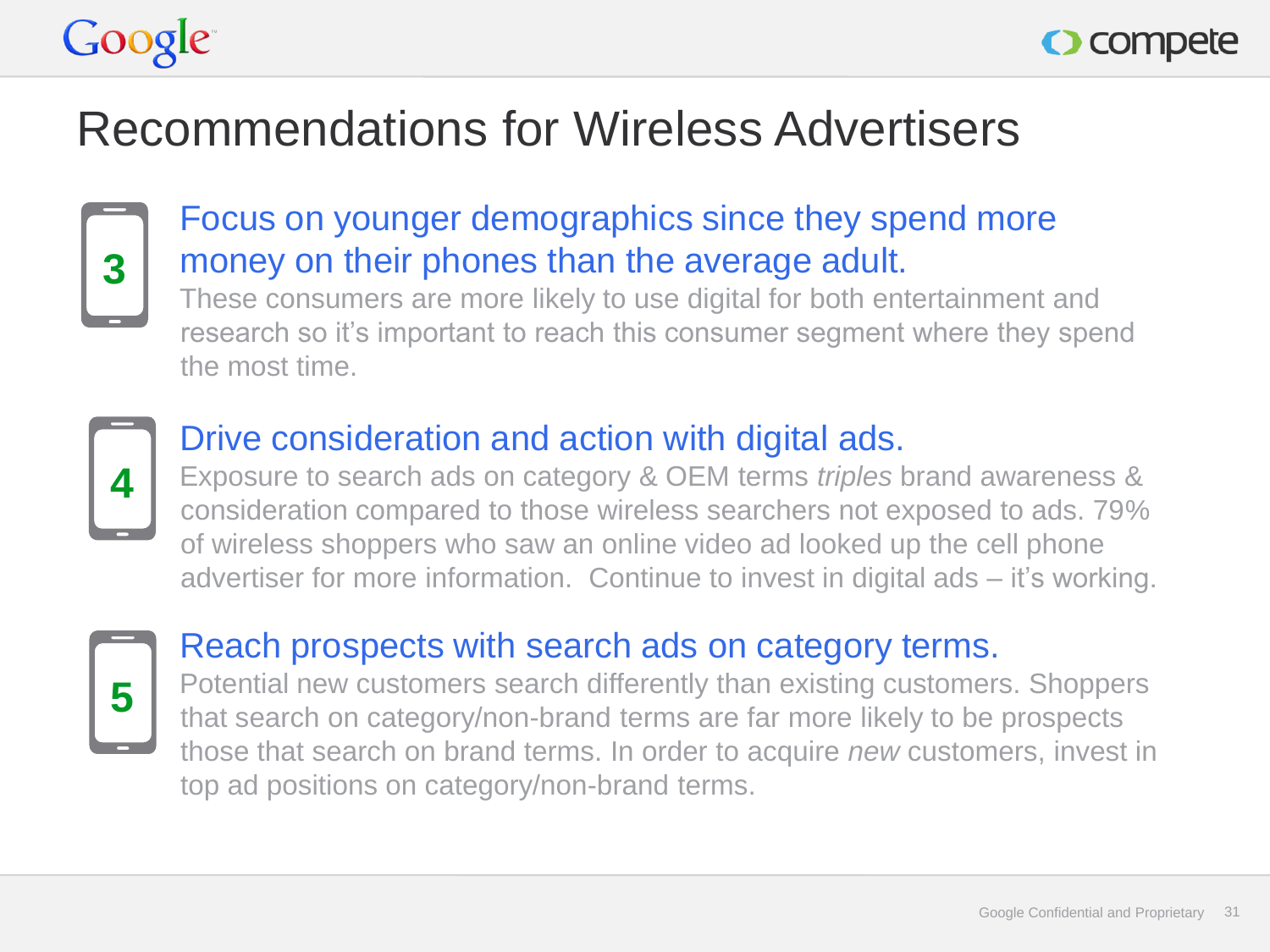## Google O compete

## Wireless Shopper Study Appendix

 $\blacksquare$  0, 0